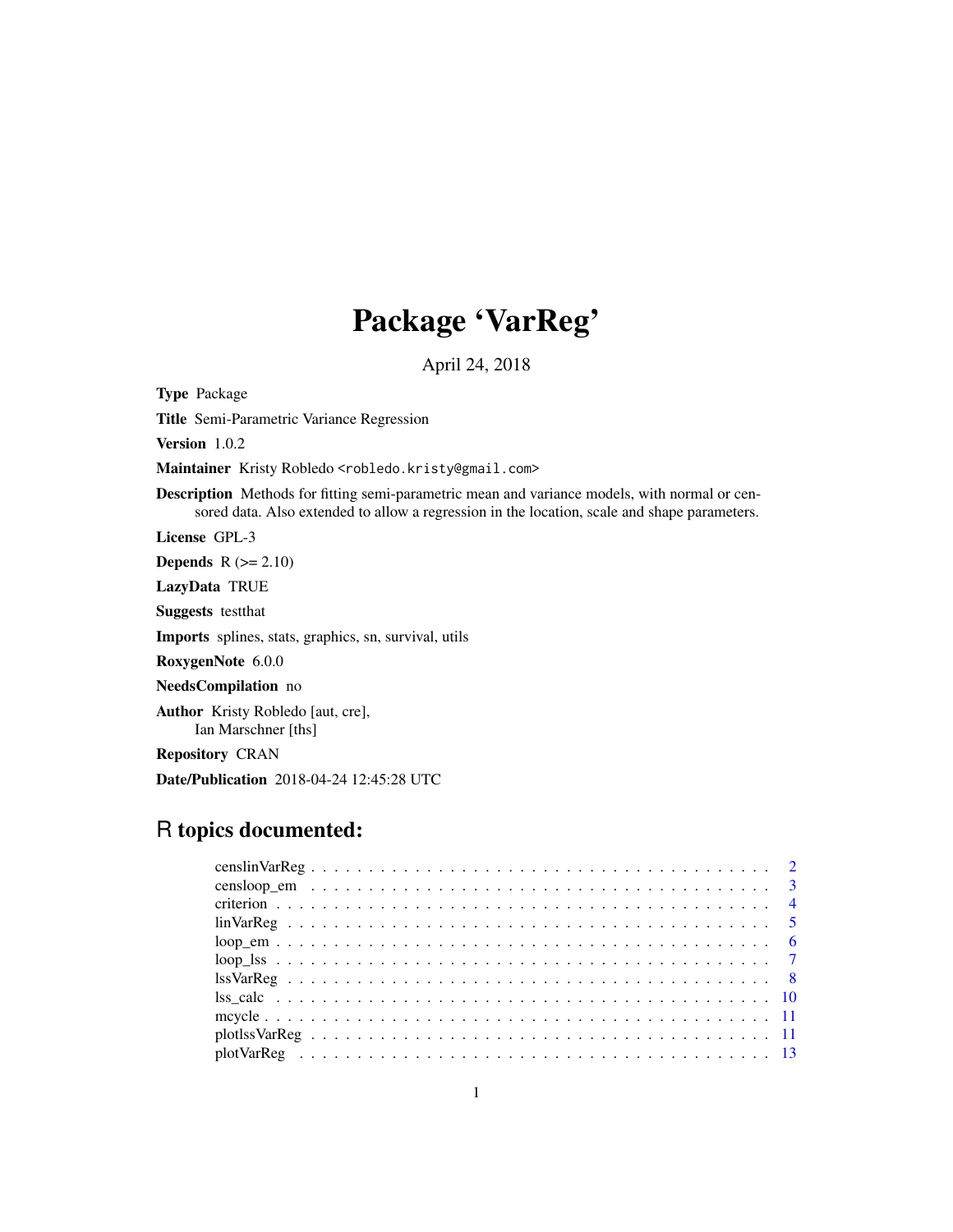# <span id="page-1-0"></span>2 censlinVarReg

| Index |  |
|-------|--|
|       |  |
|       |  |
|       |  |
|       |  |
|       |  |
|       |  |

censlinVarReg *Censored Linear mean and variance regression*

# Description

censlinVarReg performs censored multivariate mean and multivariate variance regression. This function is designed to be used by the [semiVarReg](#page-15-1) function.

# Usage

```
censlinVarReg(dat, mean.ind = c(2), var.ind = c(2), cens.ind = c(3),
 mean.intercept = TRUE, para.space = c("all", "positive", "negative"),
 mean.init = NULL, var.init = NULL, control = list(...), ...)
```

| dat        | Dataframe containing outcome and covariate data. Outcome data must be in the<br>first column, with censored values set to the limits. Covariates for mean and<br>variance model in next columns.                           |
|------------|----------------------------------------------------------------------------------------------------------------------------------------------------------------------------------------------------------------------------|
| mean.ind   | Vector containing the column numbers of the data in 'dat' to be fit as covariates<br>in the mean model. 0 indicates constant mean option. NULL indicates zero<br>mean option.                                              |
| var.ind    | Vector containing the column numbers of the data in 'dat' to be fit as covariates<br>in the variance model. FALSE indicates constant variance option.                                                                      |
| cens.ind   | Vector containing the column number of the data in 'dat' to indicate the censored<br>data. 0 indicates no censoring, -1 indicates left (lower) censoring and 1 indicates<br>right (upper) censoring.                       |
|            | mean. intercept Logical to indicate if an intercept is to be included in the mean model. Default<br>is TRUE.                                                                                                               |
| para.space | Parameter space to search for variance parameter estimates. "positive" means<br>only search positive parameter space, "negative" means search only negative<br>parameter space and "all" means search all. Default is all. |
| mean.init  | Vector of initial estimates to be used for the mean model.                                                                                                                                                                 |
| var.init   | Vector of initial estimates to be used for the variance model.                                                                                                                                                             |
| control    | List of control parameters. See VarReg. control.                                                                                                                                                                           |
| .          | arguments to be used to form the default control argument if it is not supplied<br>directly                                                                                                                                |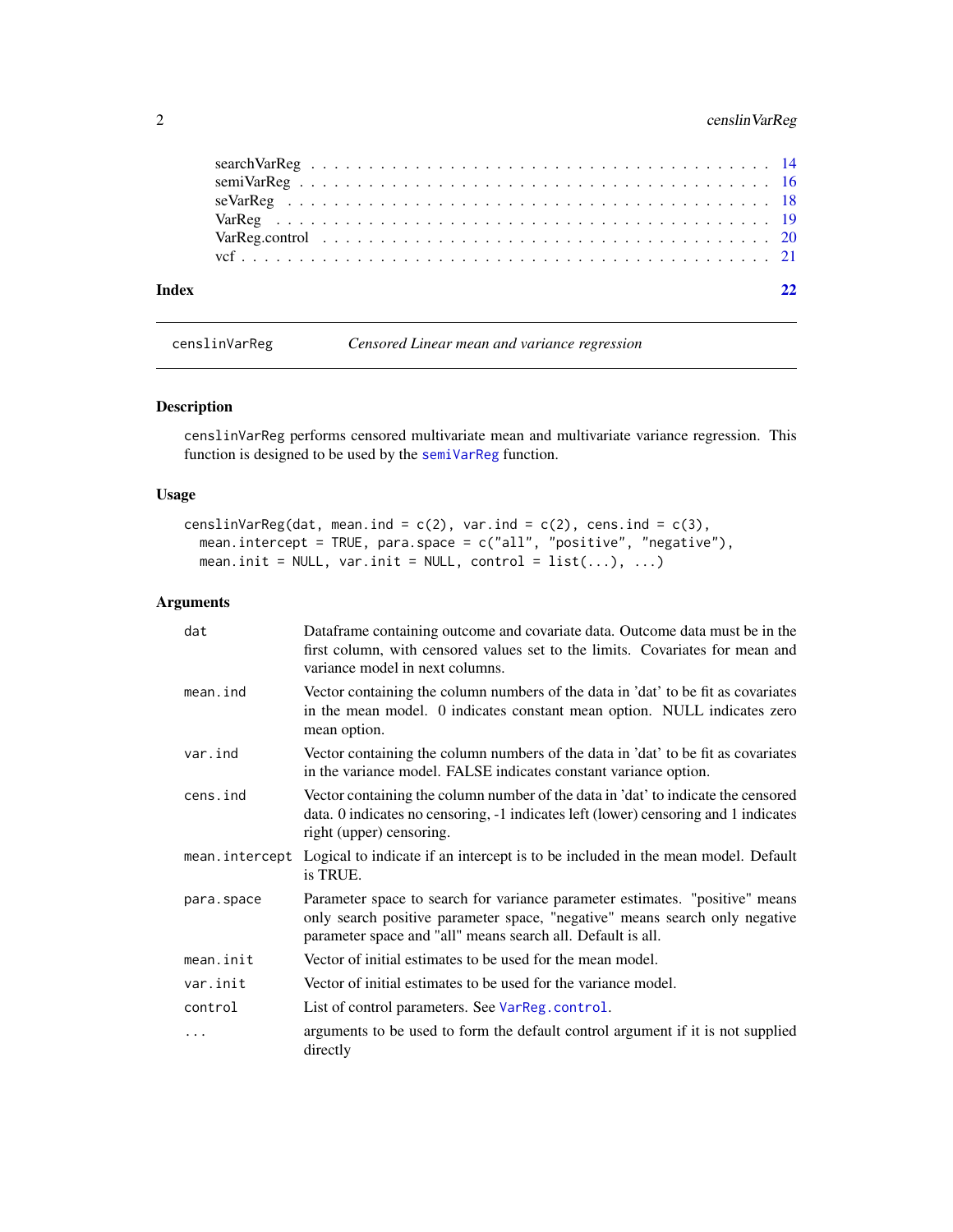# <span id="page-2-0"></span>censloop\_em 3

# Value

censlinVarReg returns a list of output including:

- converged: Logical argument indicating if convergence occurred.
- iterations: Total iterations performed of the EM algorithm.
- reldiff: the positive convergence tolerance that occured at the final iteration.
- loglik: Numeric variable of the maximised log-likelihood.
- boundary: Logical argument indicating if estimates are on the boundary.
- aic.c: Akaike information criterion corrected for small samples
- aic: Akaike information criterion
- bic: Bayesian information criterion
- hqc: Hannan-Quinn information criterion
- mean.ind: Vector of integer(s) indicating the column number(s) in the dataframe data that were fit in the mean model.
- mean: Vector of the maximum likelihood estimates of the mean parameters.
- var.ind: Vector of integer(s) indicating the column(s) in the dataframe data that were fit in the variance model.
- variance: Vector of the maximum likelihood estimates of the variance parameters.
- cens.ind: Integer indicating the column in the dataframe data that corresponds to the censoring indicator.
- data: Dataframe containing the variables included in the model.

censloop\_em *The Censored data EM loop*

#### Description

censloop\_em is an EM loop function for censored data to be utilised by various other higher level functions.

# Usage

```
censloop_em(meanmodel, theta.old, beta.old, p.old, x.0, X, censor.ind,
 mean.intercept, maxit, eps)
```

| meanmodel | Data frame containing only the covariates to be fit in the mean model. NULL for                |
|-----------|------------------------------------------------------------------------------------------------|
|           | zero mean model and FALSE for constant mean model.                                             |
| theta.old | Vector containing the initial variance parameter estimates to be fit in the variance<br>model. |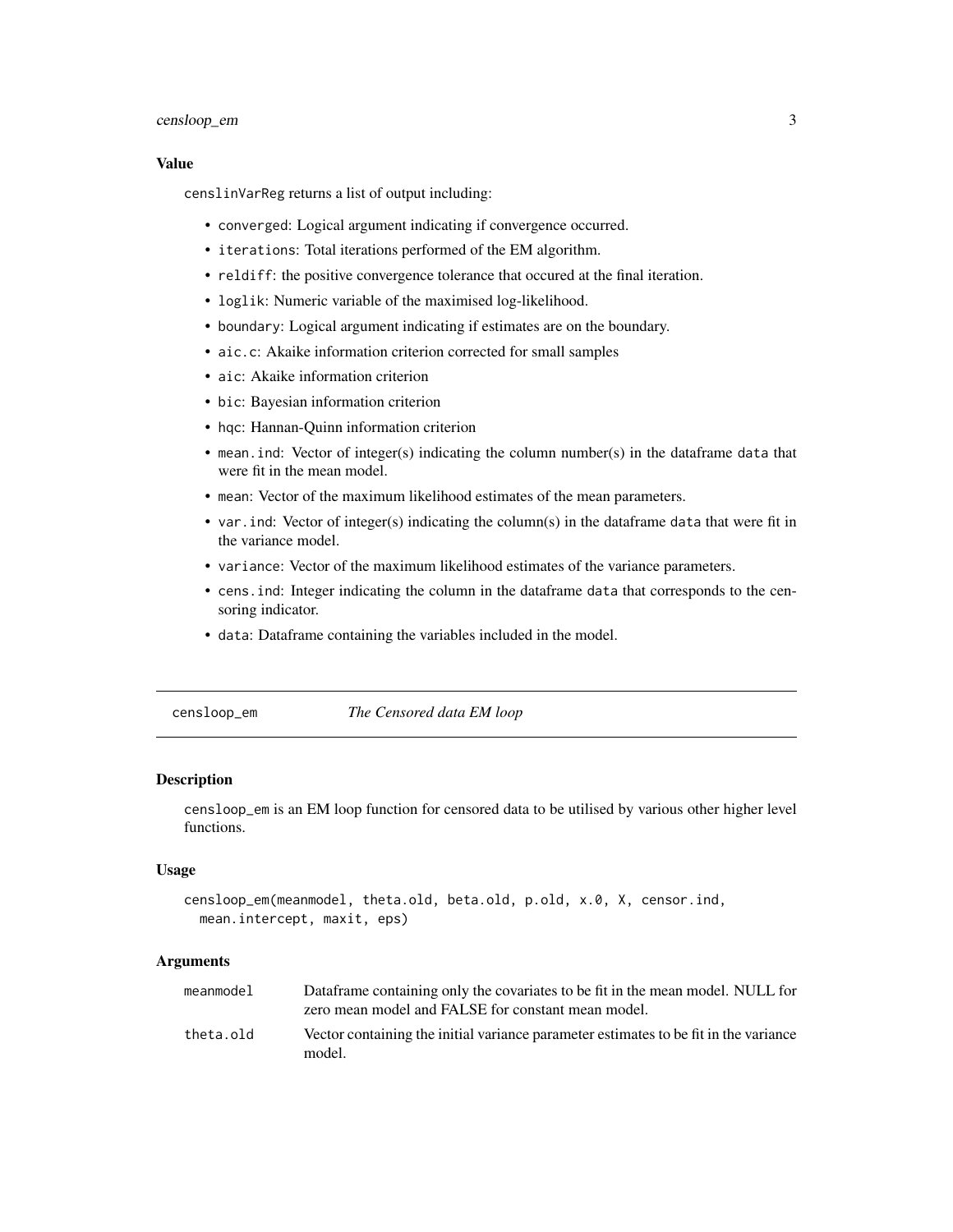<span id="page-3-0"></span>

| beta.old   | Vector containing the initial mean parameter estimates to be fit in the mean<br>model.                                                                          |
|------------|-----------------------------------------------------------------------------------------------------------------------------------------------------------------|
| p.old      | Vector of length n containing the initial variance estimate.                                                                                                    |
| x.0        | Matrix of covariates (length n) to be fit in the variance model. All have been<br>rescaled so zero is the minimum. If NULL, then its a constant variance model. |
| X          | Vector of length n of the outcome variable.                                                                                                                     |
| censor.ind | Vector of length n of the censoring indicator. 0=uncensored, $-1$ =left censored<br>and 1 is right censored.                                                    |
|            | mean. intercept Logical to indicate if mean intercept is to be included in the model.                                                                           |
| maxit      | Number of maximum iterations for the EM algorithm.                                                                                                              |
| eps        | Very small number for the convergence criteria.                                                                                                                 |

# Value

A list of the results from the EM algorithm, including:

- conv: Logical argument indicating if convergence occurred
- it: Total iterations performed of the EM algorithm
- reldiff: the positive convergence tolerance that occured at the final iteration.
- theta.new: Vector of variance parameter estimates. Note that these are not yet transformed back to the appropriate scale
- mean: Vector of mean parameter estimates
- fittedmean: Vector of fitted mean estimates
- p.old: Vector of fitted variance estimates

criterion *Calculation of information criterion*

# Description

criterion calculates various information criterion for the algorithms in this package

# Usage

criterion(n, loglik, param)

| n      | Number of observations            |
|--------|-----------------------------------|
| loglik | Loglikelihood from model          |
| param  | Number of parameters fit in model |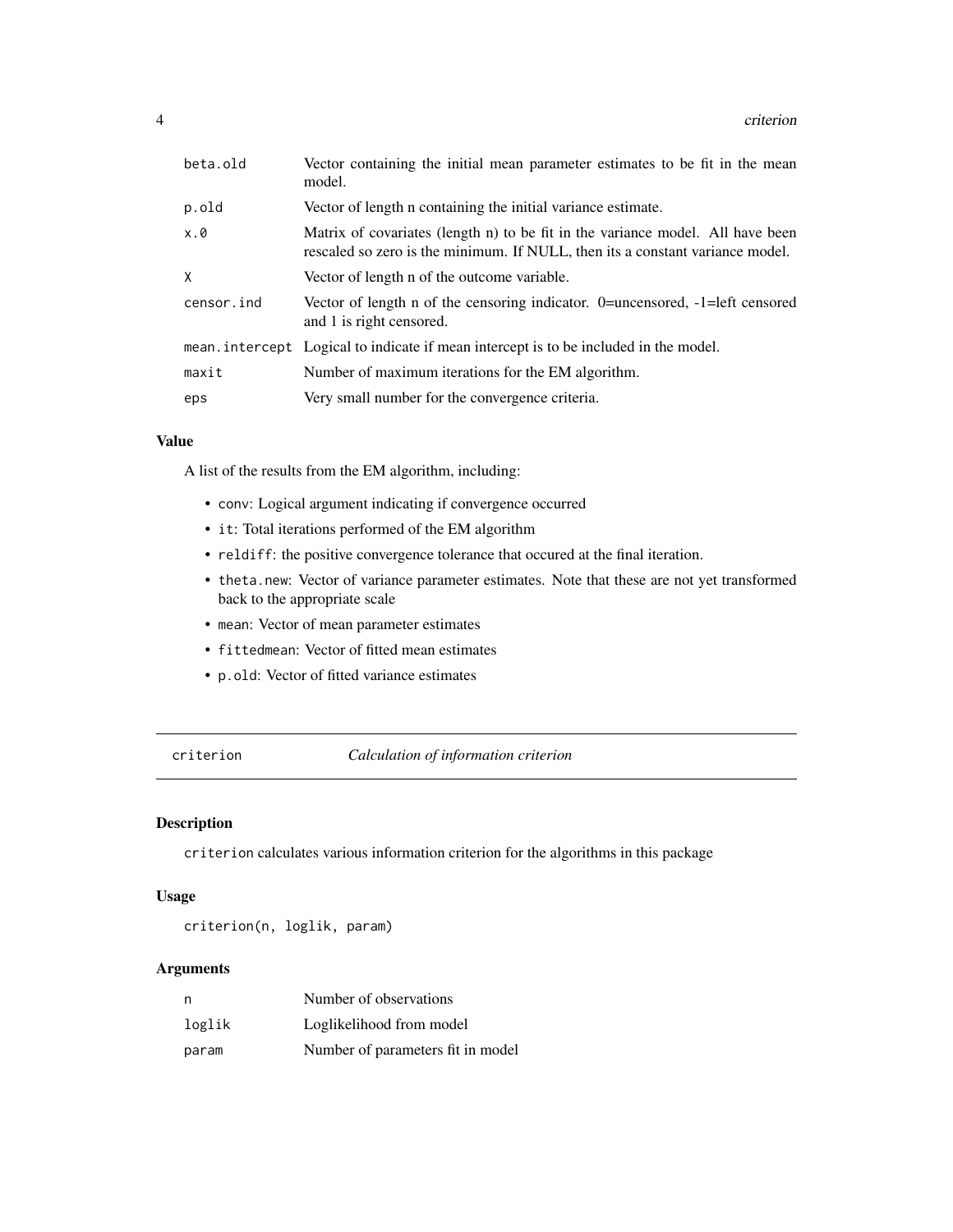#### <span id="page-4-0"></span>linVarReg 5

# Value

A list of the four IC

- aic.c: Akaike information criterion corrected for small samples
- aic: Akaike information criterion
- bic: Bayesian information criterion
- hqc: Hannan-Quinn information criterion

linVarReg *Linear mean and variance regression function*

# Description

linVarReg performs multivariate mean and multivariate variance regression. This function is designed to be used by the [semiVarReg](#page-15-1) function.

# Usage

```
linVarReg(dat, var.ind = c(2), mean.ind = c(2), para.space = c("all","positive", "negative"), control = list(...), ...)
```
# Arguments

| dat        | Dataframe containing outcome and covariate data. Outcome data must be in the<br>first column. Covariates for mean and variance model in next columns.                                                      |
|------------|------------------------------------------------------------------------------------------------------------------------------------------------------------------------------------------------------------|
| var.ind    | Vector containing the column numbers of the data in 'dat' to be fit as covariates<br>in the variance model. FALSE indicates constant variance option.                                                      |
| mean.ind   | Vector containing the column numbers of the data in 'dat' to be fit as covariates<br>in the mean model. 0 indicates constant mean option. NULL indicates zero<br>mean option.                              |
| para.space | Parameter space to search for variance parameter estimates. "positive" means<br>only search positive parameter space, "negative" means search only negative<br>parameter space and "all" means search all. |
| control    | List of control parameters. See VarReg. control.                                                                                                                                                           |
|            | arguments to be used to form the default control argument if it is not supplied<br>directly                                                                                                                |

#### Value

linVarReg returns a list of output including:

- converged: Logical argument indicating if convergence occurred.
- iterations: Total iterations performed of the EM algorithm.
- reldiff: the positive convergence tolerance that occured at the final iteration.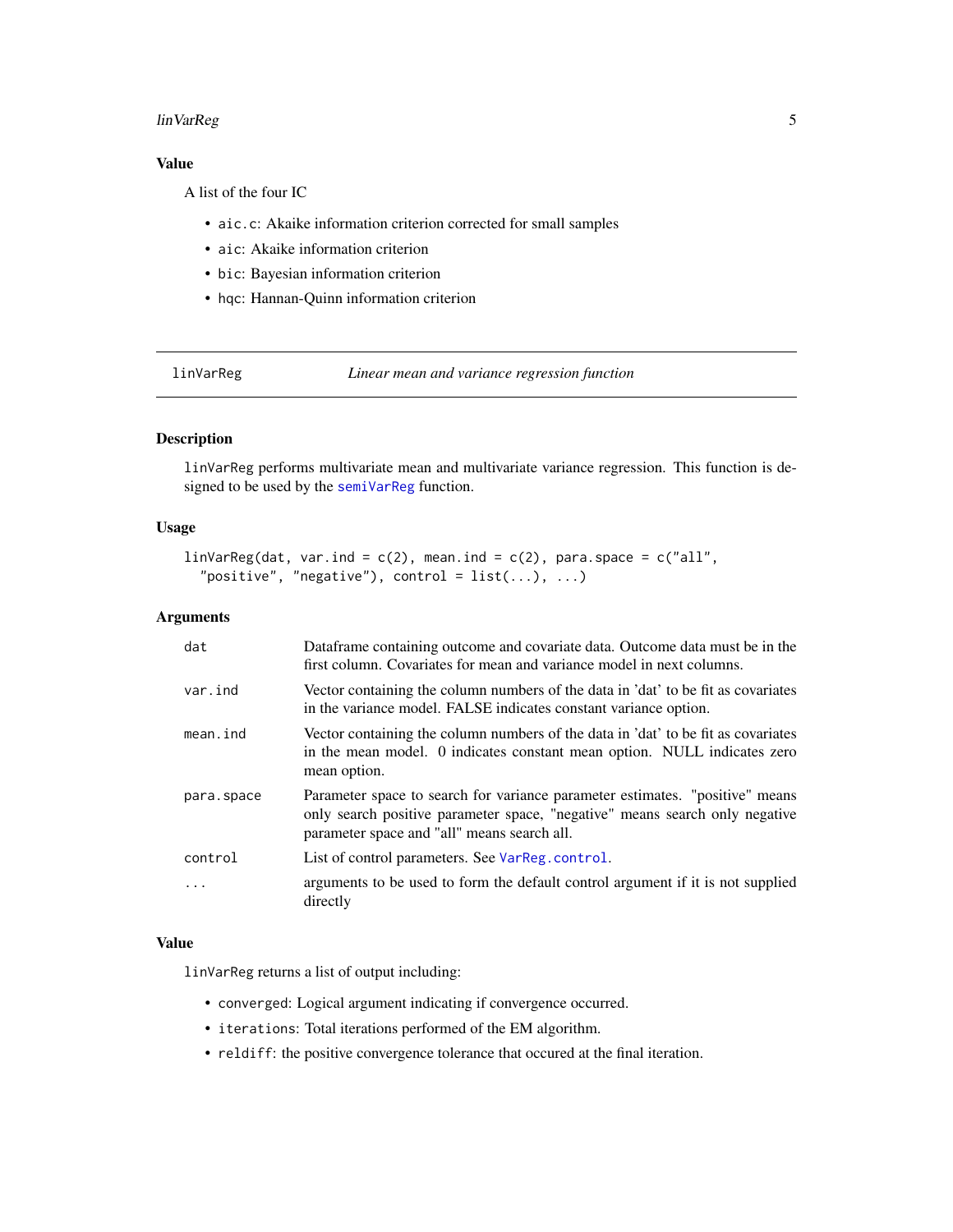- <span id="page-5-0"></span>• loglik: Numeric variable of the maximised log-likelihood.
- boundary: Logical argument indicating if estimates are on the boundary.
- aic.c: Akaike information criterion corrected for small samples
- aic: Akaike information criterion
- bic: Bayesian information criterion
- hqc: Hannan-Quinn information criterion
- mean.ind: Vector of integer(s) indicating the column number(s) in the dataframe data that were fit in the mean model.
- mean: Vector of the maximum likelihood estimates of the mean parameters.
- var.ind: Vector of integer(s) indicating the column(s) in the dataframe data that were fit in the variance model.
- variance: Vector of the maximum likelihood estimates of the variance parameters.
- cens.ind: Integer indicating the column in the dataframe data that corresponds to the censoring indicator. Always NULL.
- data: Dataframe containing the variables included in the model.

loop\_em *The EM loop for the main mean and variance function*

# Description

loop\_em is a basic EM loop function to be utilised by various other higher level functions.

# Usage

```
loop_em(meanmodel, theta.old, p.old, x.0, X, maxit, eps)
```

| meannode1    | Dataframe containing only the covariates to be fit in the mean model. NULL for<br>zero mean model and FALSE for constant mean model.                            |
|--------------|-----------------------------------------------------------------------------------------------------------------------------------------------------------------|
| theta.old    | Vector containing the initial variance parameter estimates to be fit in the variance<br>model.                                                                  |
| p.old        | Vector of length n containing the containing the initial variance estimate.                                                                                     |
| x.0          | Matrix of covariates (length n) to be fit in the variance model. All have been<br>rescaled so zero is the minimum. If NULL, then its a constant variance model. |
| $\mathsf{X}$ | Vector of length n of the outcome variable.                                                                                                                     |
| maxit        | Number of maximum iterations for the EM algorithm.                                                                                                              |
| eps          | Very small number for the convergence criteria.                                                                                                                 |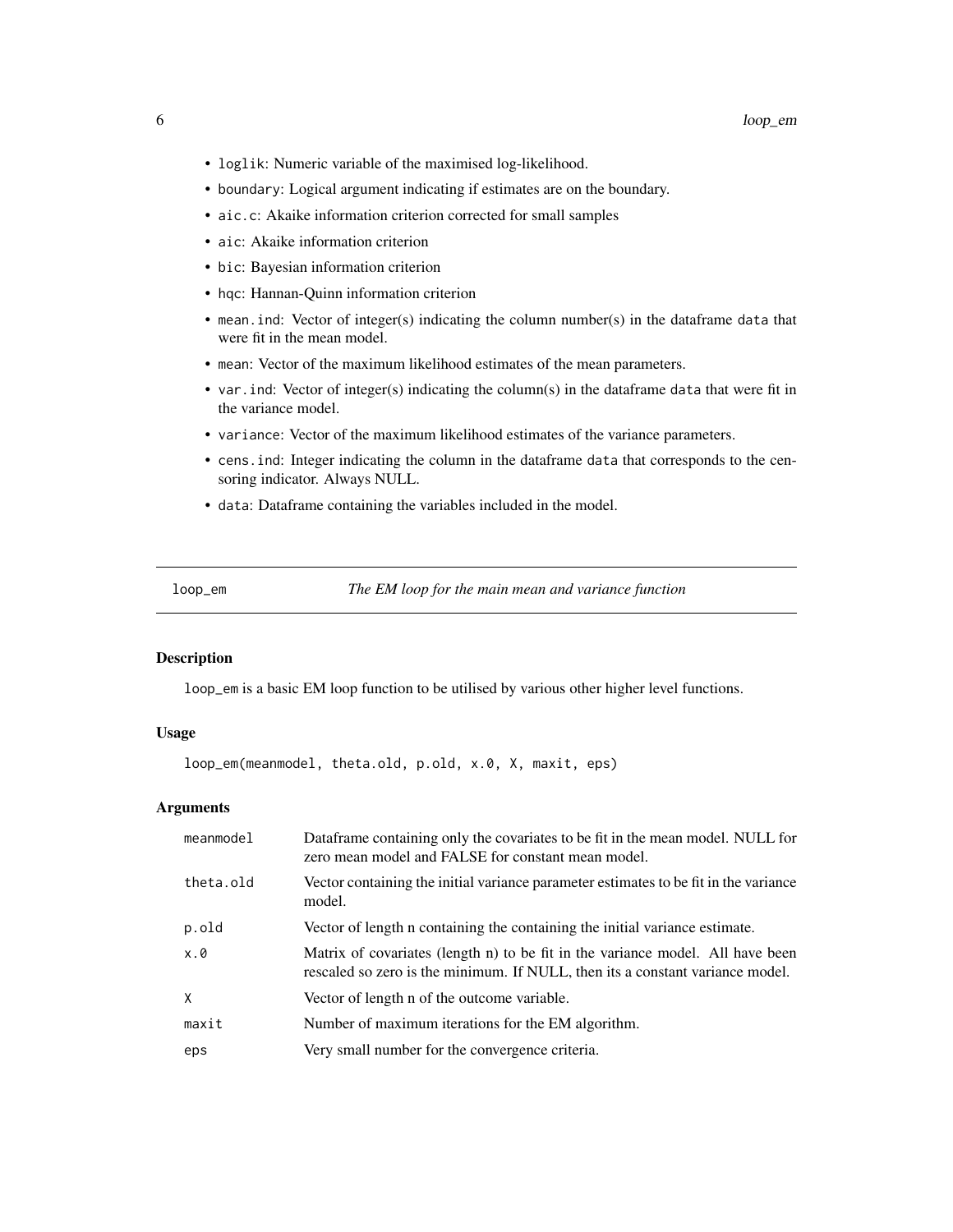#### <span id="page-6-0"></span>loop\_lss 7

# Value

A list of the results from the EM algorithm, including

- conv: Logical argument indicating if convergence occurred
- it: Total iterations performed of the EM algorithm
- reldiff: the positive convergence tolerance that occured at the final iteration.
- theta.new: Vector of variance parameter estimates. Note that these are not yet transformed back to the appropriate scale
- mean: Vector of mean parameter estimates
- fittedmean: Vector of fitted mean estimates
- p.old: Vector of fitted variance estimates

loop\_lss *The EM loop for the LSS model*

# Description

loop\_lss is the EM loop function for the LSS model to be utilised by various other higher level functions

# Usage

```
loop_lss(alldat, xiold, omega2old, nuold, mean.ind, var.ind, nu.ind, para.space,
 maxit, eps, int.maxit, print.it)
```

| alldat     | Dataframe containing all the data for the models. Outcome in the first column.                                                                                                                             |
|------------|------------------------------------------------------------------------------------------------------------------------------------------------------------------------------------------------------------|
| xiold      | Vector of initial location parameter estimates to be fit in the location model.                                                                                                                            |
| omega2old  | Vector of initial scale2 parameter estimates to be fit in the scale2 model.                                                                                                                                |
| nuold      | Vector of initial nu parameter estimates to be fit in the nu model.                                                                                                                                        |
| mean.ind   | Vector containing the column numbers of the data in 'alldat' to be fit as covari-<br>ates in the location model.                                                                                           |
| var.ind    | Vector containing the column numbers of the data in 'alldat' to be fit as covari-<br>ates in the scale2 model. FALSE indicates a constant variance model.                                                  |
| nu.ind     | Vector containing the column numbers of the data in 'alldat' to be fit as covari-<br>ates in the nu model. NULL indicates constant model.                                                                  |
| para.space | Parameter space to search for variance parameter estimates. "positive" means<br>only search positive parameter space, "negative" means search only negative<br>parameter space and "all" means search all. |
| maxit      | Number of maximum iterations for the main EM algorithm.                                                                                                                                                    |
| eps        | Very small number for the convergence criteria.                                                                                                                                                            |
| int.maxit  | Number of maximum iterations for the internal EM algorithm for the location<br>and scale.                                                                                                                  |
| print.it   | Logical to indicate if the estimates for each iteration should be printed.                                                                                                                                 |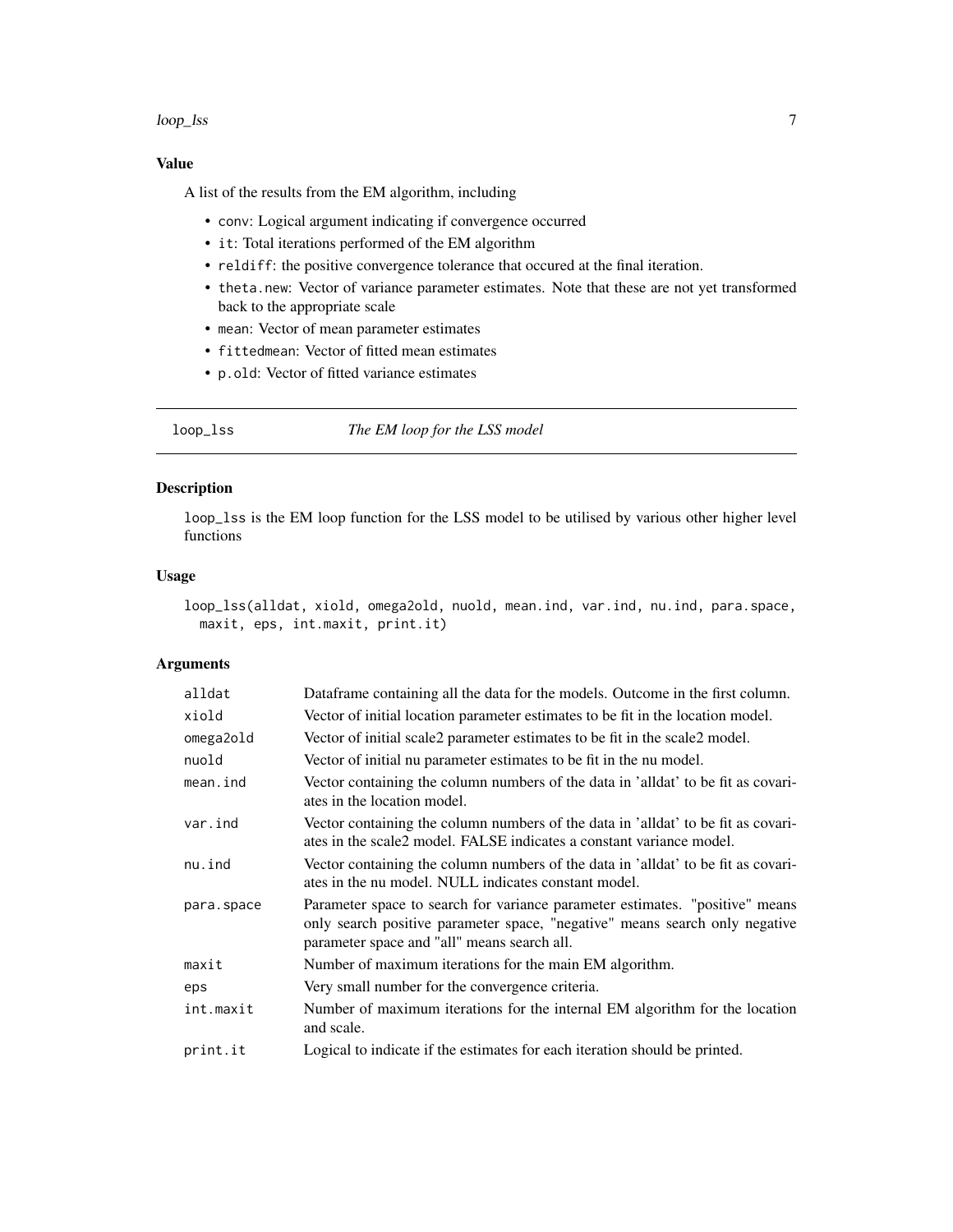<span id="page-7-0"></span>A list of the results from the algorithm, including conv, reldiff, it, mean, xi.new, omega2.new, nu.new, fitted.xi

- conv: Logical argument indicating if convergence occurred
- it: Total iterations performed of the EM algorithm
- reldiff: the positive convergence tolerance that occured at the final iteration
- xinew: Vector of location parameter estimates
- omega2new: Vector of scale squared parameter estimates
- nunew: Vector of shape parameter estimates
- fitted.xi: Vector of fitted location estimates

<span id="page-7-1"></span>lssVarReg *Semi parametric location, shape and scale regression*

#### **Description**

lssVarReg performs a semiparametric location (ξ or xi), shape ( $\nu$  or nu) and scale ( $\omega$  or omega) regression model. Currently, this is only designed for a single covariate that is fit in the location, scale and shape models.

# Usage

```
lssVarReg(y, x, locationmodel = c("constant", "linear", "semi"),
 scale2model = c("constant", "linear", "semi"), shapemodel = c("constant",
  "linear"), knots.l = 2, knots.sc = 2, knots.sh = 2, degree = 2,
 mono.scale = c("none", "inc", "dec"), para.space = c("all", "positive",
  "negative"), location.init = NULL, scale2.init = NULL,
  shape.init = NULL, int.maxit = 1000, print.it = FALSE,
  control = list(...), ...
```

| y             | Vector containing outcome data. Must be no missing data.                                                                                                                                                      |
|---------------|---------------------------------------------------------------------------------------------------------------------------------------------------------------------------------------------------------------|
| $\times$      | Vector containing the covariate data, same length as y. Must be no missing data.                                                                                                                              |
| locationmodel | Text to specify the location model to be fit. Options: "constant" = constant<br>model (intercept only), "linear" = linear term with x covariate, "semi" = semi-<br>parametric spline (specify with knots. 1). |
| scale2model   | Text to specify the scale $\alpha$ model to be fit. Options: "constant" = constant"<br>term only, "linear" = linear term with x covariate, "semi" = semiparametric<br>spline (specify with knots.sc)          |
| shapemodel    | Text to specify the shape model to be fit. Options: "constant" = constant<br>shape model, "linear" = linear term with x covariate, "semi" = semiparametric<br>spline (specify with knots . sh).               |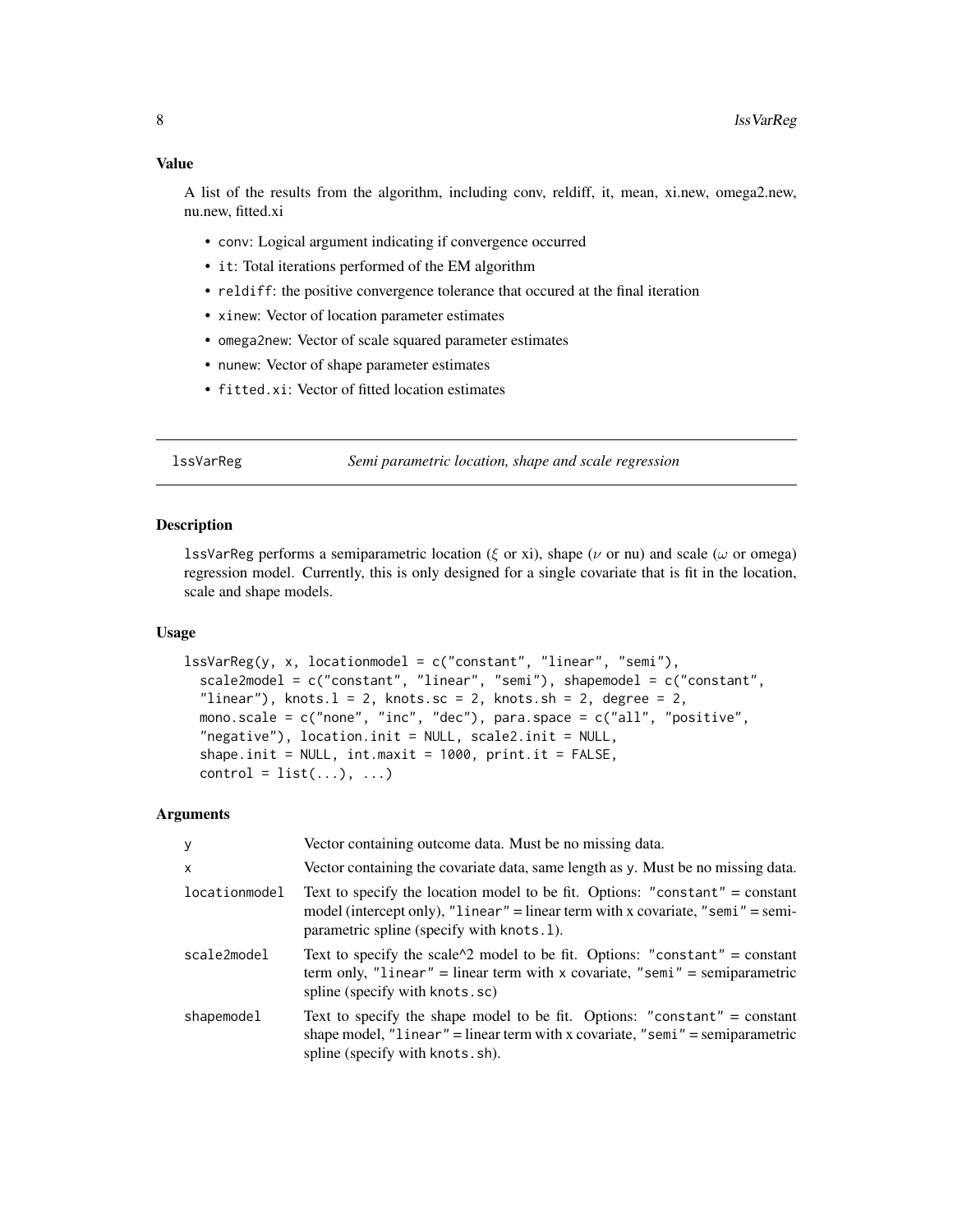#### <span id="page-8-0"></span>lssVarReg 9

| knots.l       | Integer indicating the number of internal knots to be fit in the location model.<br>Default is '2'. (Note that the knots are placed equidistantly over x.)                                                                                                                                |
|---------------|-------------------------------------------------------------------------------------------------------------------------------------------------------------------------------------------------------------------------------------------------------------------------------------------|
| knots.sc      | Integer indicating the number of internal knots to be fit in the scale <sup><math>\wedge</math>2 model.</sup><br>Default is '2'. (Note that the knots are placed equidistantly over x.)                                                                                                   |
| knots.sh      | Integer indicating the number of internal knots to be fit in the shape model.<br>Default is '2'. (Note that the knots are placed equidistantly over x.)                                                                                                                                   |
| degree        | Integer to indicate the degree of the splines fit in the location and scale. Default<br>is $2$ .                                                                                                                                                                                          |
| mono.scale    | Text to indicate whether the scale2 model is monotonic. Default is "none"<br>(no monotonic constraints). Options are "inc" for increasing or "dec" for de-<br>creasing. If this is chosen, the appropriate para. space is set autopmatically<br>("positive" for inc, "negative" for dec). |
| para.space    | Text to indicate the parameter space to search for scale2 parameter estimates.<br>"positive" means only search positive parameter space, "negative" means<br>search only negative parameter space and "all" means search all parameter<br>spaces. Default is all.                         |
| location.init | Vector of initial parameter estimates for the location model. Defaults to vector<br>of 1's of appropriate length.                                                                                                                                                                         |
| scale2.init   | Vector of initial parameter estimates for the scale^2 model. Defaults to vector<br>of 1's of appropriate length.                                                                                                                                                                          |
| shape.init    | Vector of initial parameter estimates for the shape model. Defaults to vector of<br>1's of appropriate length.                                                                                                                                                                            |
| int.maxit     | Integer of maximum iterations for the internal location and scale EM algorithm.<br>Default is 1000 iterations.                                                                                                                                                                            |
| print.it      | Logical for printing progress of estimates through each iteration. Default is<br>FALSE.                                                                                                                                                                                                   |
| control       | List of control parameters for the algorithm. See VarReg.control.                                                                                                                                                                                                                         |
| $\ddots$      | arguments to be used to form the default control argument if it is not supplied<br>directly                                                                                                                                                                                               |

# Value

lssVarReg returns an object of class "lssVarReg", which inherits most from class "VarReg". This object of class lssVarReg is a list of the following components:

- modeltype: Text indicating the model that was fit, always "LSS model".
- locationmodel, scale2model, shapemodel, knots.l, knots.sc, knots.sh, degree,mono.scale : Returning the input variables as described above
- converged: Logical argument indicating if convergence occurred.
- iterations: Total iterations performed of the main algorithm (not including the internal EM algorithm).
- reldiff: the positive convergence tolerance that occured at the final iteration.
- loglik: Numeric variable of the maximised log-likelihood.
- aic.c: Akaike information criterion corrected for small samples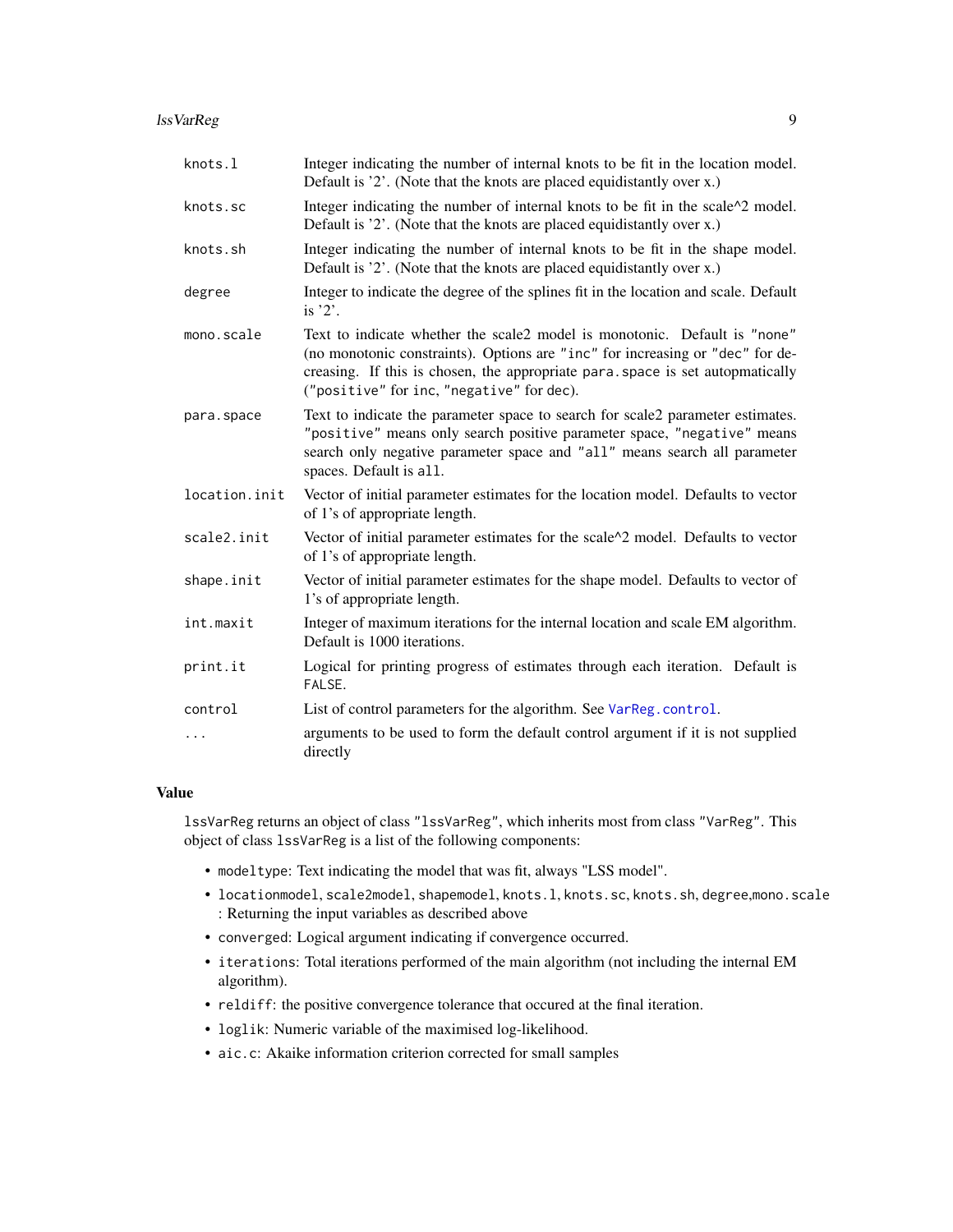- <span id="page-9-0"></span>• aic: Akaike information criterion
- bic: Bayesian information criterion
- hqc: Hannan-Quinn information criterion
- location: Vector of the maximum likelihood estimates of the location parameters.
- scale2: Vector of the maximum likelihood estimates of the scale (squared) parameters.
- shape: Vector of the maximum likelihood estimates of the shape parameters.
- data: Dataframe containing the variables included in the model.

#### See Also

#### [VarReg.control](#page-19-1) [plotlssVarReg](#page-10-1)

#### Examples

```
## run a model with linear mean, linear variance and constant shape (not run):
## lssmodel<-lssVarReg(mcycle$accel, mcycle$times, locationmodel="linear", scale2model="linear",
## shapemodel="constant", maxit=10000)
```
lss\_calc *Calculations for SN*

# Description

lss\_calc performs calculations for transforming SN data (location, scale and shape) to mean, variance and skew. This function is utilised by other, higher level functions.

# Usage

lss\_calc(x)

# Arguments

x Object of class lssVarReg (output from lssVarReg).

# Value

dataframe containing:

- y: y variable
- x: x variable
- eta:  $\eta$  or fitted location estimates
- omega:  $\omega$  or fitted scale estimates
- shape:  $\alpha$  or fitted shape estimates
- predicted mean: fitted mean estimates
- predicted variance: fitted variance estimates
- Predicted skewness: fitted skewness estimates
- stand.res2: Squared standardised residuals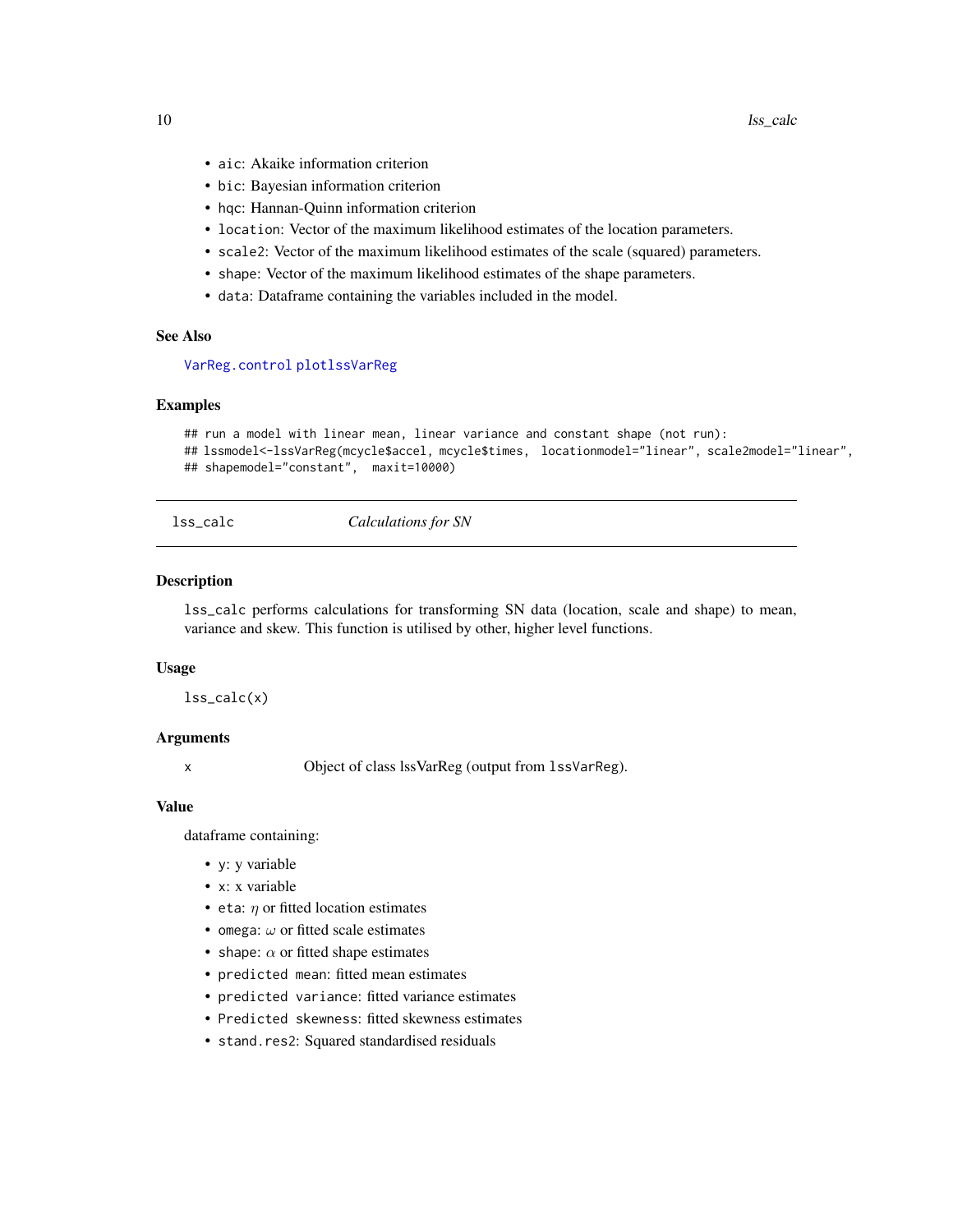<span id="page-10-0"></span>

# Description

A dataset containing 133 observations from a simulated motorcycle accident, used to test crash helmets.

# Usage

mcycle

# Format

A data frame with 133 rows and 2 variables:

times in milliseconds from time of impact

accel in g, acceleration of the head ...

# Source

Silverman, B. W. (1985) Some aspects of the spline smoothing approach to non-parametric curve fitting. Journal of the Royal Statistical Society series B 47, 1-52.

# References

Venables, W. N. and Ripley, B. D. (1999) Modern Applied Statistics with S-PLUS. Third Edition. Springer.

# Examples

```
library(VarReg)
data(mcycle)
attach(mcycle)
plot(times,accel)
```
<span id="page-10-1"></span>plotlssVarReg *Plots graphics for a location, scale and shape regression model*

#### Description

plotlssVarReg is used to produce graphics for models fit in the VarReg package with the lssVarReg function. As the skew-normal distribution is used to fit this type of model, the data needs to be transformed from the SN parameters (location, scale and shape) to the typical mean, variance and skew parameters.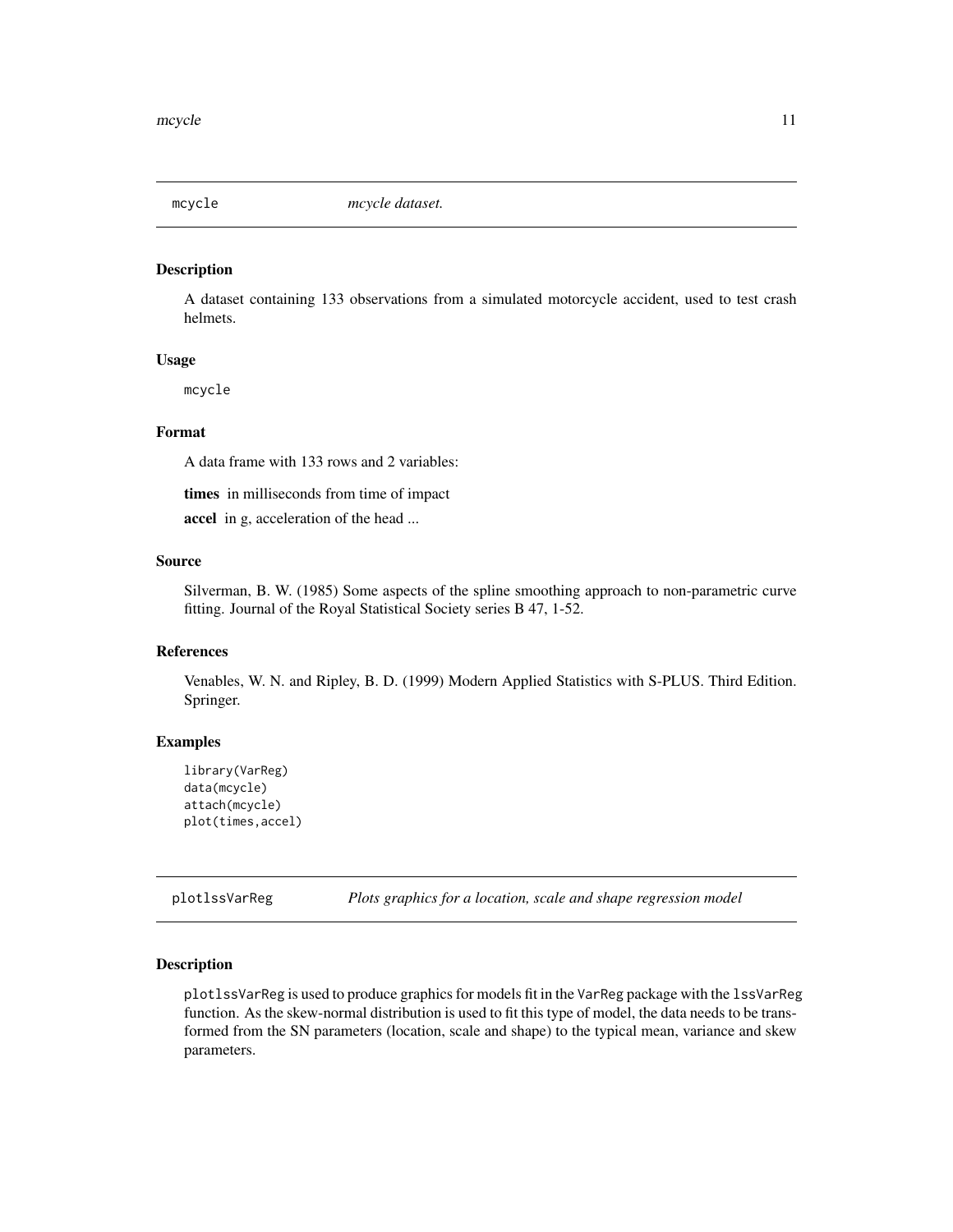# <span id="page-11-0"></span>Usage

plotlssVarReg(x, knot.lines = FALSE, xlab = "x", ylab = "y")

#### Arguments

| X          | Object of class lss VarReg (output from 1ss VarReg).                                         |
|------------|----------------------------------------------------------------------------------------------|
| knot.lines | Logical to show the knot lines on the graphics (if model is type "semi"). Default<br>is TRUE |
| xlab       | Label to be placed on the x axis of graphics (covariate)                                     |
| ylab       | Label to be placed on the y axis of graphics (outcome)                                       |

# Value

A graphic is returned, as well as a dataframe. The graphic returned is a 2 by 2 plot of:

- the mean function over the x-variable, with or without the knot lines indicated
- the variance function over the x-variable, with or without the knot lines indicated
- the skew function over the x-variable, with or without the knot lines indicated
- a Q-Q plot of the squared residuals from the model, plotted against the Chi-squared (df=1) distribution. For data from a skew-normal distribution, these residuals should follow a Chisquared (df=1) distribution, regardless of skew.

The dataframe returned contains the following columns:

- x: x variable
- y: y variable
- eta:  $(\eta)$ , the location parameter
- omega:  $(\omega)$ , the scale parameter
- shape:  $(\nu)$ , the shape parameter
- predicted~mean:  $(\mu)$ , the mean
- predicted~variance:  $(\sigma^2)$ , the variance
- predicted~skewness:  $(\gamma)$ , the skew
- stand.res2: the standardised residuals squared.

# See Also

# **[lssVarReg](#page-7-1)**

# **Examples**

```
data(mcycle)
## not run. LSS model followed by the basic plot command
##lssmodel<-lssVarReg(mcycle$accel, mcycle$times, locationmodel="linear", scale2model="linear",
##shapemodel="constant", maxit=10000)
##lssplot_out<-plotlssVarReg(lssmodel, xlab="Time in seconds", ylab="Acceleration")
```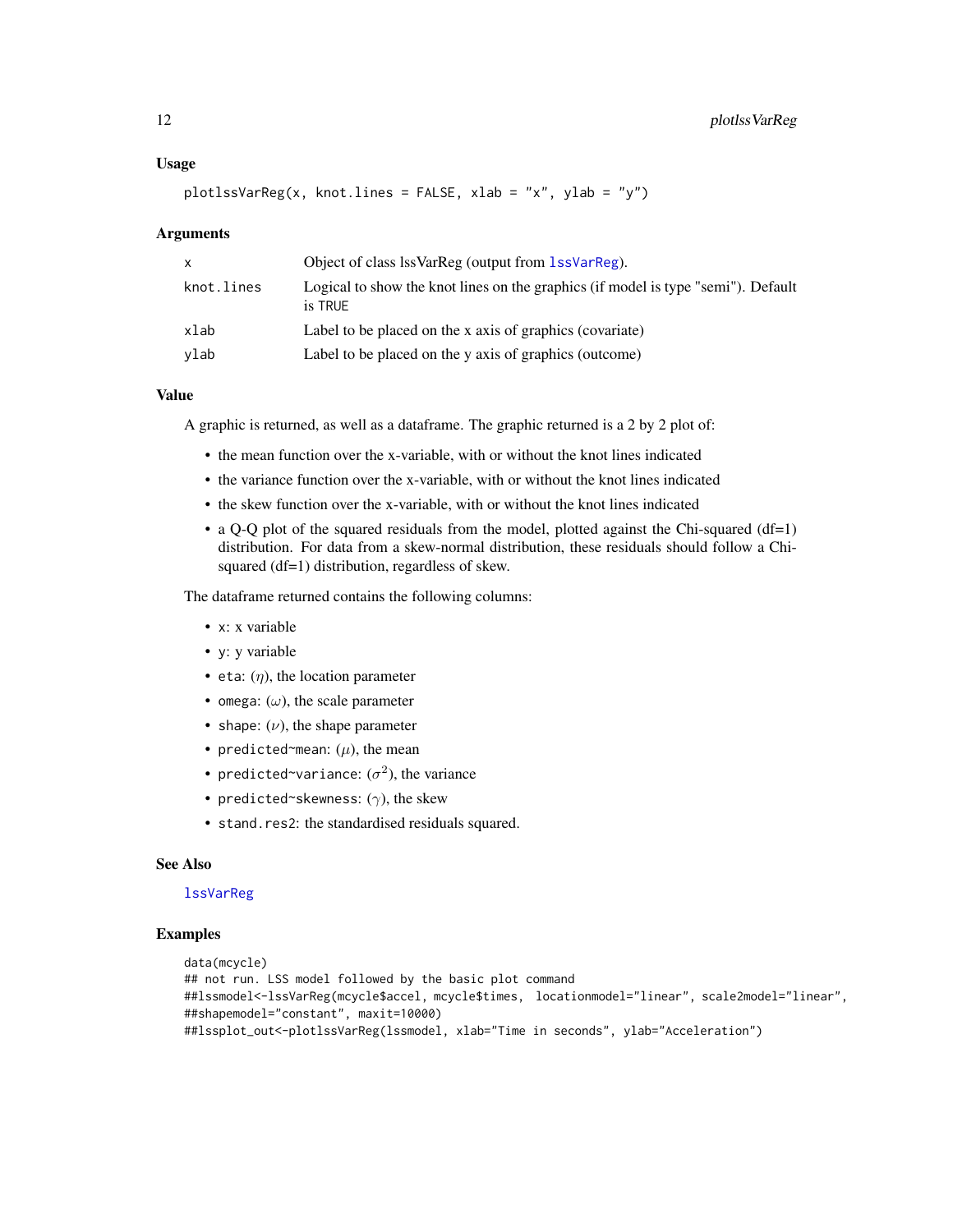<span id="page-12-1"></span><span id="page-12-0"></span>

# **Description**

plotVarReg to produce graphics for models fit in this package.

# Usage

```
plotVarReg(x, knot.lines = FALSE, ci = FALSE, ci.type = c("im", "boot"),
 bootreps = 1000, xlab = "x", ylab = "y", control = list(...), ...)
```
# Arguments

| $\mathsf{x}$ | Object of class VarReg (see semiVarReg).                                                                                |
|--------------|-------------------------------------------------------------------------------------------------------------------------|
| knot.lines   | Logical to indicate if knot lines should be shown on graphics (if model is type<br>"semi"). Default is FALSE            |
| сi           | Logical indicate if 95% CI should be shown on the plots. Default is FALSE and<br>$ci.type="im".$                        |
| ci.type      | Text to indicate the type of CI to plot. Either "im" (information matrix) or<br>"boot" (bootstrapped). Default is "im". |
| bootreps     | Integer to indicate the number of bootstrap replications to be performed if c i . type="boot".<br>Default is 1000.      |
| xlab         | Text for the label to be placed on the x axis of graphics (covariate)                                                   |
| ylab         | Text for the label to be placed on the y axis of graphics (outcome)                                                     |
| control      | list of control parameters to be used in bootstrapping. See VarReg.control.                                             |
| .            | arguments to be used to form the default control argument if it is not supplied<br>directly                             |

# Value

This function returns a 2x2 plot, with slightly different plots given, depending on the outcome data. For uncensored data, the plots are:

- the mean function over the x-variable, with or without 95% CI, and with or without the knot lines indicated
- the variance function over the x-variable, with or without 95% CI and with or without the knot lines indicated
- a Q-Q plot of the residuals from the model
- a histogram of the residuals from the model

If the outcome data is censored, the last two plots are no longer appropriate. Given the censored residuals from the model, we can compare the squared standardised residuals (given in black) with their censoring indicator to the chi-squared distribution with one degree of freedom (given in red). This is one of the plots given for censored data, and the other is a plot of the data, coloured by the censoring status. The triangles with the point at the top are bottom censored and the triangles with the point at the bottom are top censored.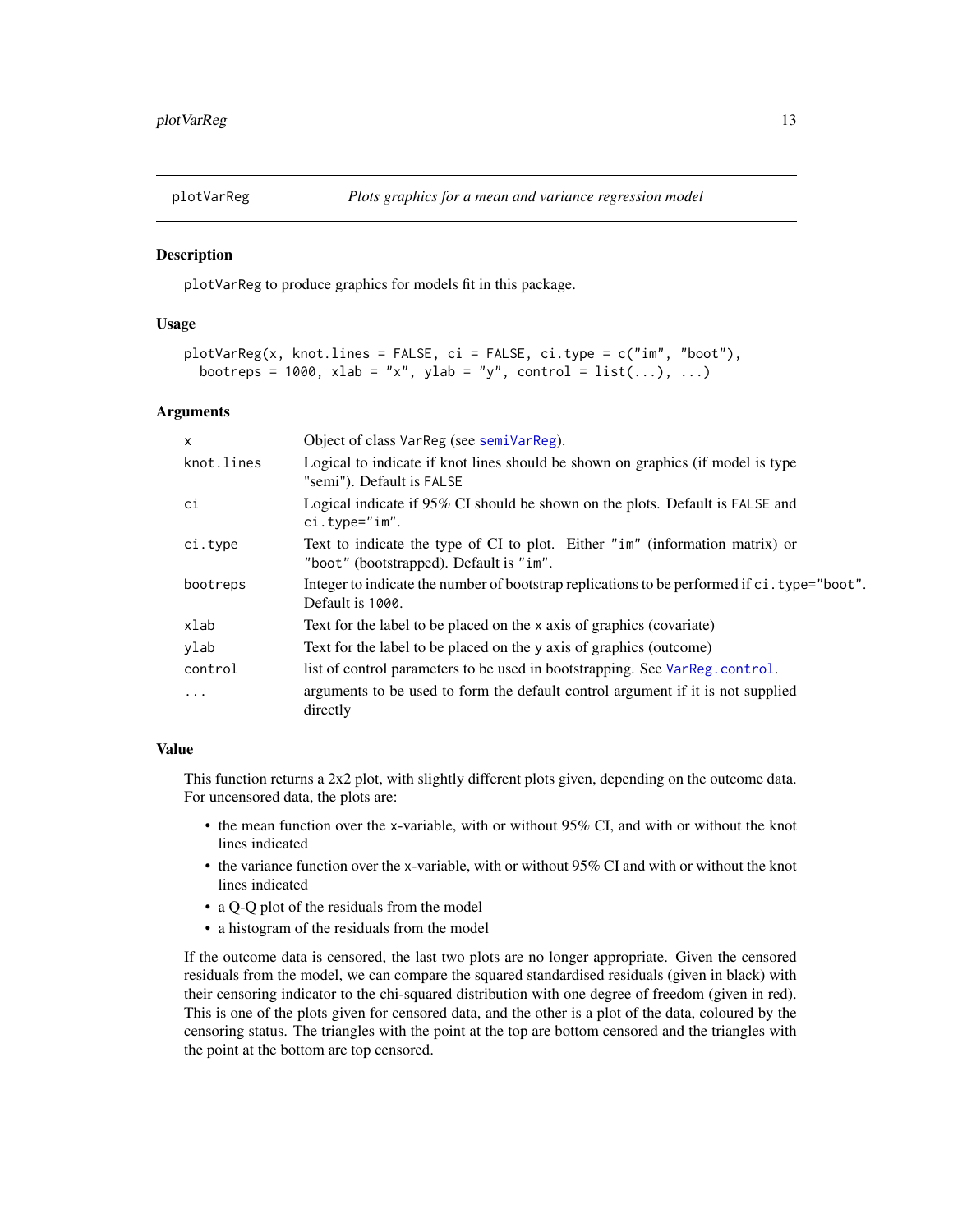# See Also

[semiVarReg](#page-15-1), [VarReg.control](#page-19-1)

# Examples

```
data(mcycle)
linmodel<-semiVarReg(mcycle$accel, mcycle$times, meanmodel="linear", varmodel="linear",
maxit=10000)
plotVarReg(linmodel)
plotVarReg(linmodel, ci=TRUE, ci.type="im", ylab="Range", xlab="Time in seconds")
##not run
##plotVarReg(linmodel, ci=TRUE, ci.type="boot", bootreps=10,ylab="Acceleration",
##xlab="Time in seconds")
##not run
##semimodel<-semiVarReg(mcycle$accel, mcycle$times, meanmodel="semi", varmodel="semi",
##knots.m=4, knots.v=2, maxit=10000)
##plotVarReg(semimodel, ci=TRUE, ci.type="boot",bootreps=10,ylab="Acceleration",
##xlab="Time in seconds", maxit=10000)
```
<span id="page-13-1"></span>searchVarReg *Searches for best semi parametric mean and variance regression model*

#### **Description**

searchVarReg performs multiple semi-parametric mean and variance regression models for a covariate of interest, in order to search for the optimal number of knots. The best model is chosen based on the information criterion of preference ("selection"). At the moment, this is only designed for a single covariate that is fit in both the mean and variance models.

# Usage

```
searchVarReg(y, x, cens.ind = NULL, maxknots.m = 3, maxknots.v = 3,
  degree = 2, mono.var = c("none", "inc", "dec"), selection = <math>c("AIC",</math>"AICc", "HQC", "BIC"), print.it = FALSE, control = list(...), ...
```

| у        | Vector containing outcome data. Must be no missing data and any censored<br>values must be set to the limits of detection.                                                                                                                                                                                                                                               |
|----------|--------------------------------------------------------------------------------------------------------------------------------------------------------------------------------------------------------------------------------------------------------------------------------------------------------------------------------------------------------------------------|
| x        | Vector containing the covariate data. Must be no missing data and same length<br>as y.                                                                                                                                                                                                                                                                                   |
| cens.ind | Vector containing the censoring indicator, if applicable. There must be no miss-<br>ing data contained in the vector and this vector should be the same length as<br>y. "0" values indicate uncensored data, "1" indicates right, or upper, censoring<br>and "-1" indicates left, or lower, censoring. The default is NULL which indicates<br>there is no censored data. |

<span id="page-13-0"></span>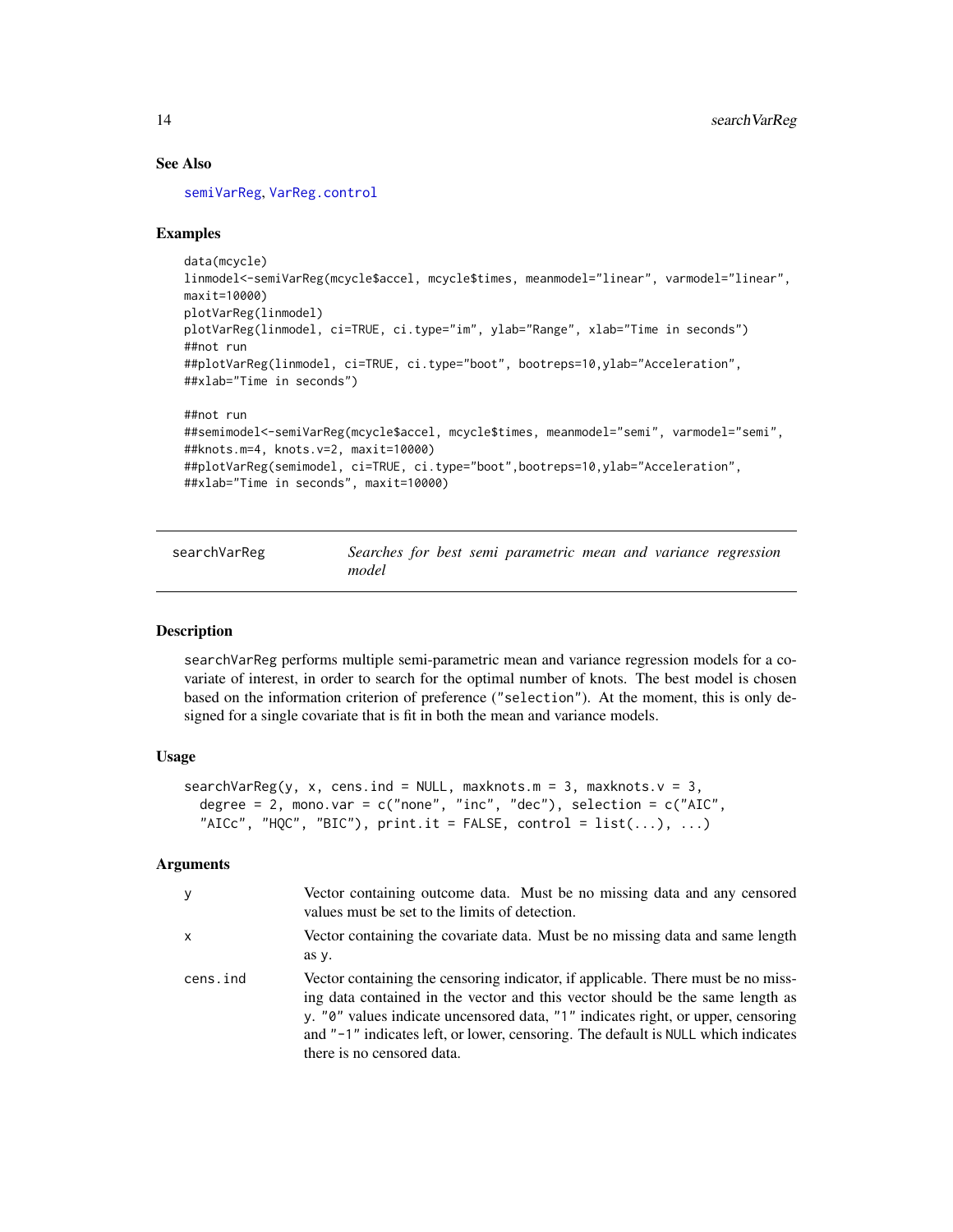<span id="page-14-0"></span>

| maxknots.m | Integer indicating the maximum number of internal knots to be fit in the mean<br>model. Default is 3. (Note that the knots are placed equidistantly over x.)                                                                                                                                                                                                                                                                                                                                              |
|------------|-----------------------------------------------------------------------------------------------------------------------------------------------------------------------------------------------------------------------------------------------------------------------------------------------------------------------------------------------------------------------------------------------------------------------------------------------------------------------------------------------------------|
| maxknots.v | Integer indicating the maximum number of internal knots to be fit in the variance<br>model. Default is 3. (Note that the knots are placed equidistantly over x.)                                                                                                                                                                                                                                                                                                                                          |
| degree     | The degree of the splines fit in the mean and variance. Default is 2.                                                                                                                                                                                                                                                                                                                                                                                                                                     |
| mono.var   | Text to indicate whether the variance model is monotonic (only applied to 'lin-<br>ear' or semi-parametric variance models). Default is "none" (no monotonic con-<br>straints). Options are "inc" for increasing or "dec" for decreasing. If the vari-<br>ance model is linear, the parameter space is constrained (positive for increasing<br>and negative for decreasing). For semi-parametric variance models, the appro-<br>priate monotonic B splines are fit in the semi-parametric variance model. |
| selection  | Text to indicate which information criteria is to be used for the selection of the<br>best model. Choices are "AIC", "AICc", "BIC" and "HQC". Default is "AIC".                                                                                                                                                                                                                                                                                                                                           |
| print.it   | Logical to indicate whether to print progress from each model as the models are<br>performed. Default is FALSE.                                                                                                                                                                                                                                                                                                                                                                                           |
| control    | list of control parameters. See VarReg.control.                                                                                                                                                                                                                                                                                                                                                                                                                                                           |
| .          | arguments to be used to form the default control argument if it is not supplied<br>directly                                                                                                                                                                                                                                                                                                                                                                                                               |

#### Details

A matrix of models are performed, of increasing complexity. Mean models start at a zero mean model, then constant mean, linear, 0 internal knots, etc, up to a maximum internal knots as specified in maxknots.m. Variance models start at constant variance, linear variance, 0 internal knots, etc, up to max internal knots as specified in maxknots.v.

Note that this function can take some time to run, due to the number of models to be fit. A window will appear on windows based systems to show a progress bar for the function.

#### Value

searchVarReg returns an list, with the following components:

- ll: a dataframe of the log-likelihoods from each of the models that have been fit.
- AIC: a dataframe of the AIC from each of the models that have been fit. The parameters fit in the mean model are given in the columns, and the parameters in the variance are given in the rows.
- AICc: a dataframe of the AIC-c from each of the models that have been fit.
- BIC: a dataframe of the BIC from each of the models that have been fit.
- HQC: a dataframe of the HQC from each of the models that have been fit.
- best.model: an object of class VarReg (see [semiVarReg](#page-15-1)) containing the output from the optimal model (that model within the specified models in the mean and variance with the lowest information criterion according to the criterion selected).

# See Also

[semiVarReg](#page-15-1), [VarReg.control](#page-19-1)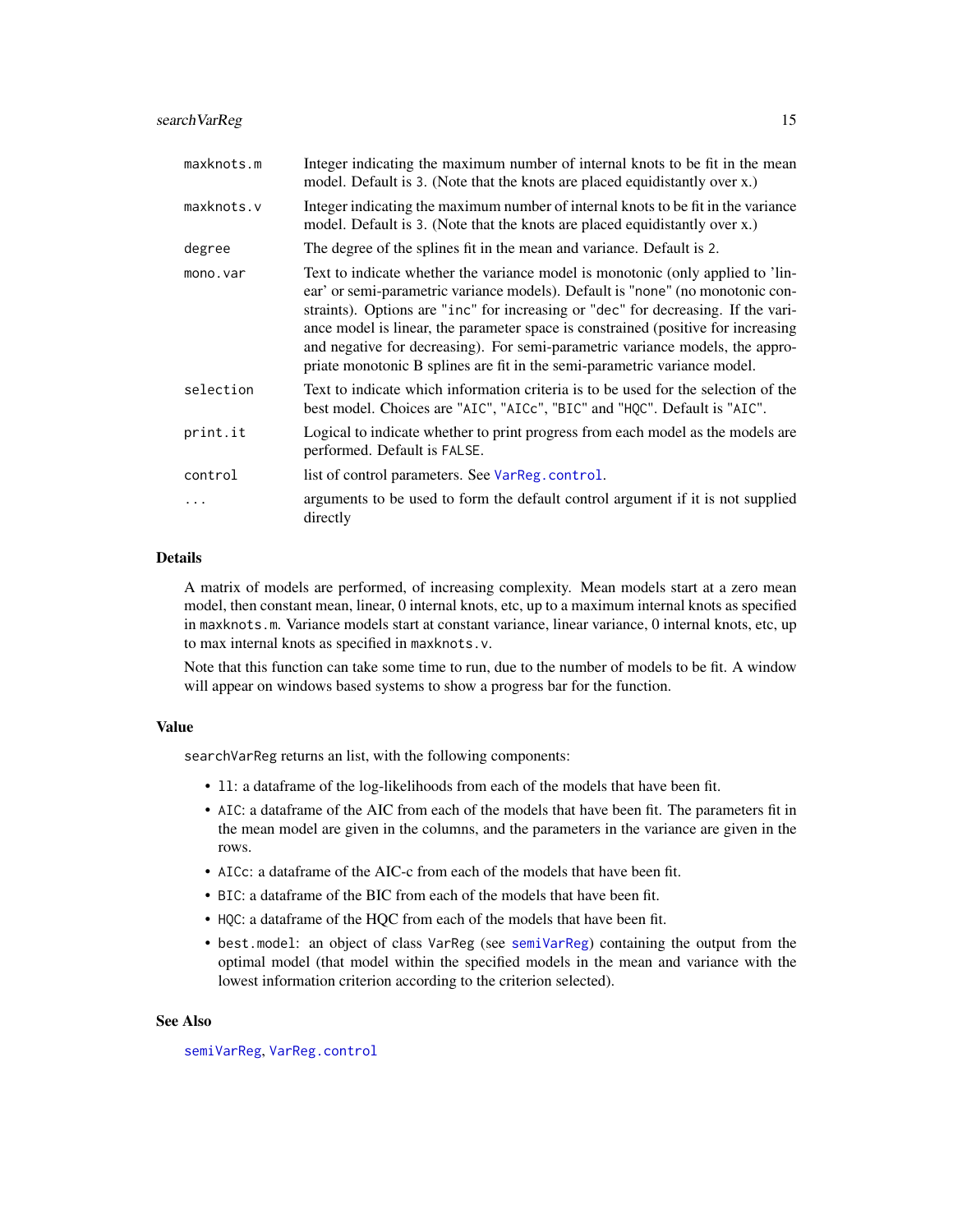# Examples

```
data(mcycle)
### not run
### find<-searchVarReg(mcycle$accel, mcycle$times, maxknots.v=3, maxknots.m=3,
### selection="HQC", maxit=10000)
```
#### semiVarReg *Semi parametric mean and variance regression*

# Description

semiVarReg performs semi-parametric mean and variance regression models. Currently, this is only designed for a single covariate that is fit in the mean and variance models.

# Usage

```
semiVarReg(y, x, cens.ind = NULL, meanmodel = c("zero", "constant",
  "linear", "semi"), mean.intercept = TRUE, varmodel = c("constant",
  "linear", "semi"), knots.m = 2, knots.v = 2, degree = 2,
 mono.var = c("none", "inc", "dec"), para.space = <math>c("all", "positive","negative"), control = list(...), ...)
```

| У         | Vector containing outcome data. Must be no missing data and any censored<br>values must be set to the limits of detection.                                                                                                                                                                                                                                               |
|-----------|--------------------------------------------------------------------------------------------------------------------------------------------------------------------------------------------------------------------------------------------------------------------------------------------------------------------------------------------------------------------------|
| X         | Vector containing the covariate data. Must be no missing data and same length<br>as y.                                                                                                                                                                                                                                                                                   |
| cens.ind  | Vector containing the censoring indicator, if applicable. There must be no miss-<br>ing data contained in the vector and this vector should be the same length as<br>y. "0" values indicate uncensored data, "1" indicates right, or upper, censoring<br>and "-1" indicates left, or lower, censoring. The default is NULL which indicates<br>there is no censored data. |
| meannode1 | Text to specify the mean model to be fit to the data. The possible inputs are<br>"zero", "constant", "linear" or "semi". "semi" indicates a semi-parametric<br>spline model, with the number of internal knots specified in knots.m.                                                                                                                                     |
|           | mean. intercept Logical argument to indicate if the mean model is to include an intercept term.<br>This option is only available in the censored mean model, and the default=TRUE.                                                                                                                                                                                       |
| varmodel  | Text to specify the variance model to be fit to the data. The possible inputs<br>are "constant", "linear" or "semi". "semi" indicates a semi-parametric B-<br>spline model, with the number of internal knots specified in knots. v.                                                                                                                                     |
| knots.m   | Integer indicating the number of internal knots to be fit in the semi-parametric<br>mean model. Knots are placed equidistantly over the covariate. The default<br>value is 2.                                                                                                                                                                                            |

<span id="page-15-0"></span>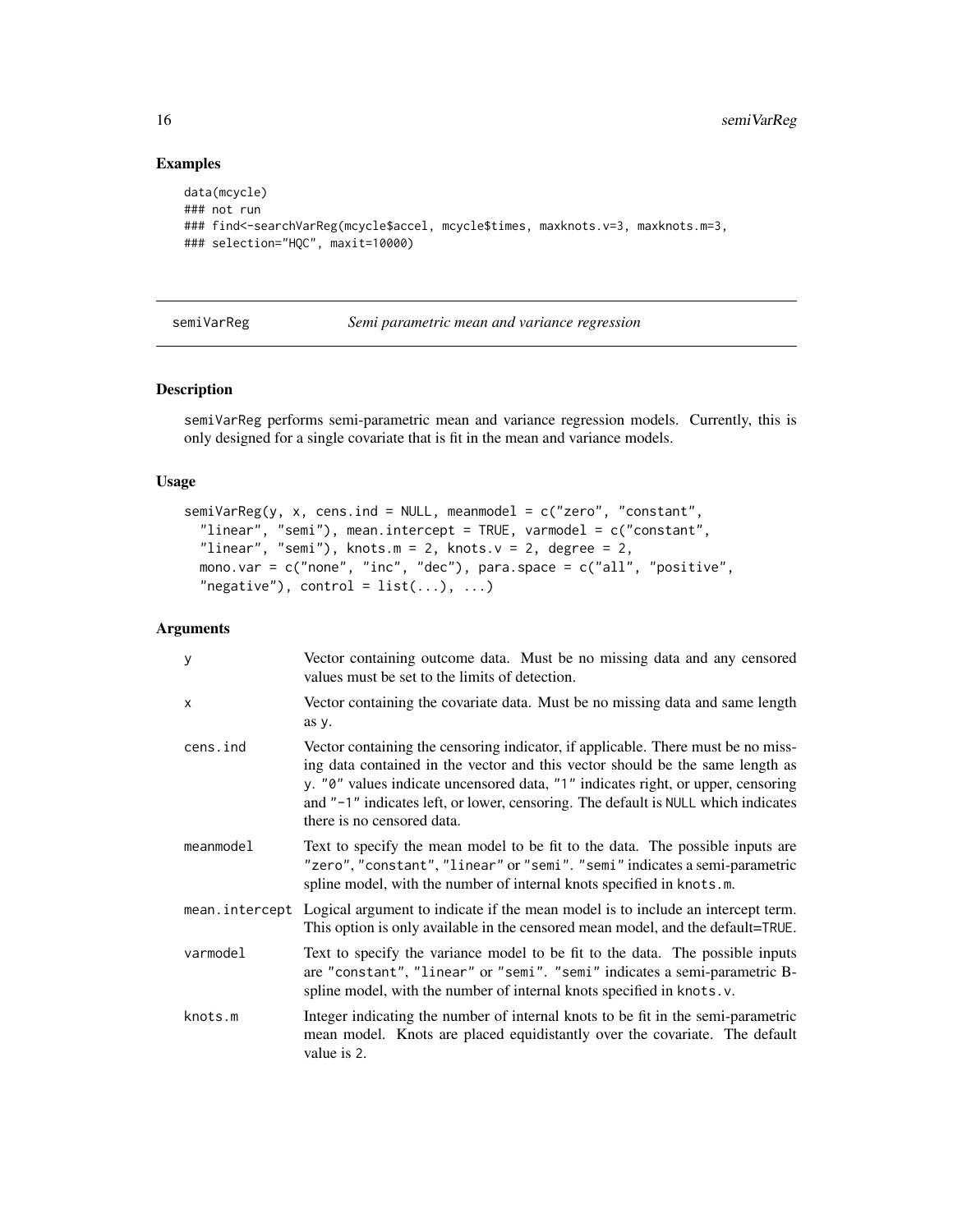<span id="page-16-0"></span>

| knots.v    | Integer indicating the number of internal knots to be fit in the semi-parametric<br>variance model. Knots are placed equidistantly over the covariate. The default<br>value is 2.                                                                                                                                                                                                                                                                                                                                                                 |
|------------|---------------------------------------------------------------------------------------------------------------------------------------------------------------------------------------------------------------------------------------------------------------------------------------------------------------------------------------------------------------------------------------------------------------------------------------------------------------------------------------------------------------------------------------------------|
| degree     | Integer indicating the degree of the splines fit in the mean and the variance mod-<br>els. The default value is 2.                                                                                                                                                                                                                                                                                                                                                                                                                                |
| mono.var   | Text to indicate whether the variance model is monotonic. Note that this is<br>not available for the "constant" variance model. Options are "none", "inc"<br>or "dec", with the default="none". "Inc" indicates increasing monotonic and<br>"dec" indicates decreasing monotonic. If the variance model is linear, the pa-<br>rameter space is constrained (positive for increasing and negative for decreas-<br>ing). For semi-parametric variance models, the appropriate monotonic B-splines<br>are fit in the semi-parametric variance model. |
| para.space | Text to indicate the parameter space to search for scale 2 parameter estimates.<br>"positive" means only search positive parameter space, "negative" means<br>search only negative parameter space and "all" means search all parameter<br>spaces. Default is all.                                                                                                                                                                                                                                                                                |
| control    | list of control parameters. See VarReg.control.                                                                                                                                                                                                                                                                                                                                                                                                                                                                                                   |
|            | arguments to be used to form the default control argument if it is not supplied<br>directly                                                                                                                                                                                                                                                                                                                                                                                                                                                       |

# Value

semiVarReg returns an object of class "VarReg" which inherits some components from the class "glm". This object of class "VarReg" is a list containing the following components:

- modeltype: Text indicating the model that was fit, indicating if a censored approach or an uncensored approach was performed.
- knots.m, knots.v, degree, meanmodel, varmodel: Returning the input variables as described above
- converged: Logical argument indicating if convergence occurred.
- iterations: Total iterations performed.
- reldiff: the positive convergence tolerance that occurred at the final iteration.
- loglik: Numeric variable of the maximised log-likelihood.
- boundary: Logical argument indicating if the MLE is on the boundary of the parameter space.
- aic.c: Akaike information criterion corrected for small samples
- aic: Akaike information criterion
- bic: Bayesian information criterion
- hqc: Hannan-Quinn information criterion
- mean.ind: Vector of integer(s) indicating the column number(s) in the dataframe data that were fit in the mean model.
- mean: Vector of the maximum likelihood estimates of the mean parameters.
- var.ind: Vector of integer(s) indicating the column(s) in the dataframe data that were fit in the variance model.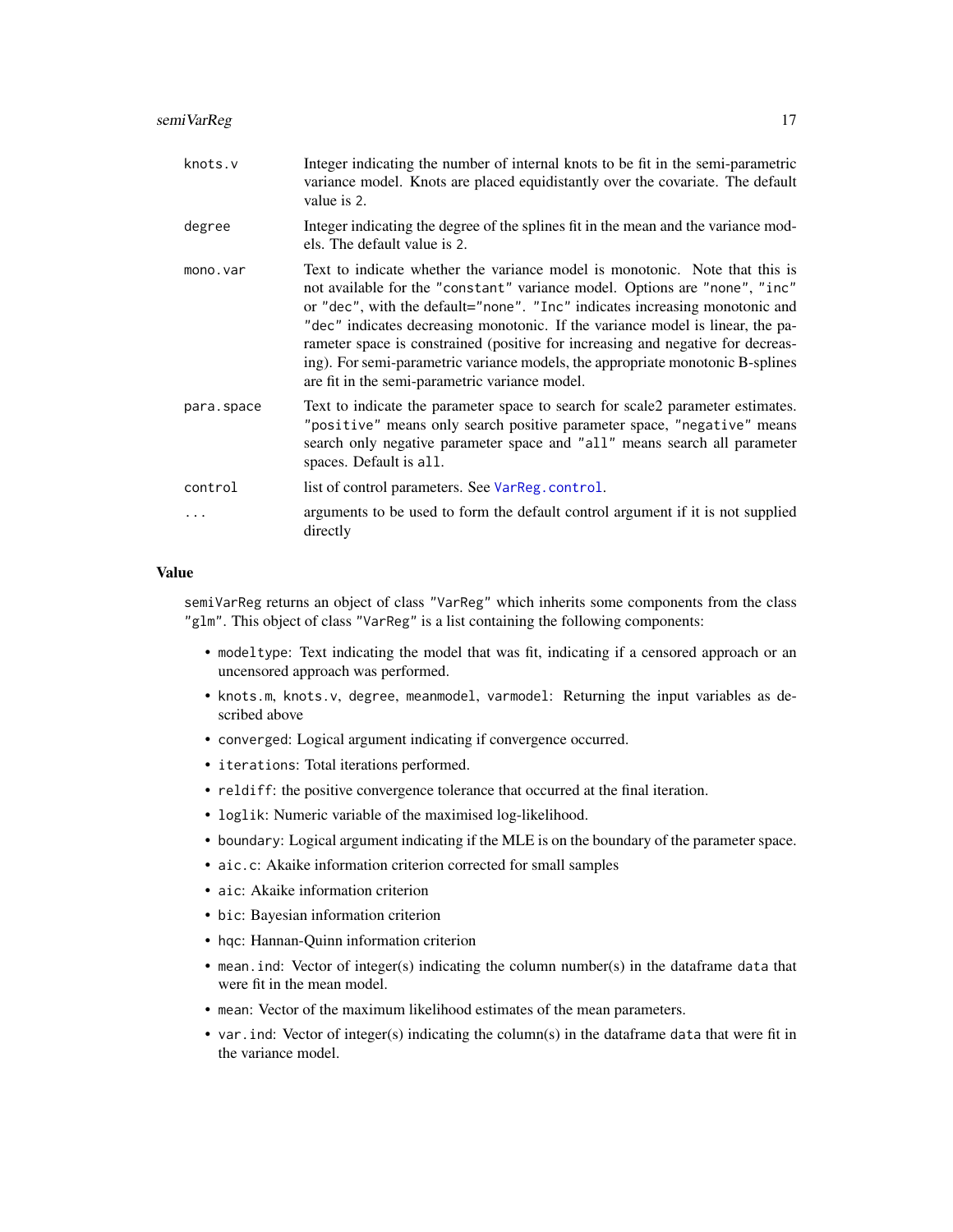- <span id="page-17-0"></span>• variance: Vector of the maximum likelihood estimates of the variance parameters.
- cens.ind: Integer indicating the column in the dataframe data that corresponds to the censoring indicator.
- data: Dataframe containing the variables included in the model.

#### Examples

```
data(mcycle)
## run a model with linear mean and linear variance:
linmodel<-semiVarReg(mcycle$accel, mcycle$times, meanmodel="linear", varmodel="linear",
maxit=10000)
## run a model with semi-parametric mean (4 internal knots) and semi-parametric variance (2 knots):
##not run
##semimodel<-semiVarReg(mcycle$accel, mcycle$times, meanmodel="semi", varmodel="semi",
##knots.m=4, knots.v=2, maxit=10000)
## run a model with semi-parametric mean (4 internal knots) and semi-parametric monotonic
## variance (2 knots):
## not run
##semimodel_inc<-semiVarReg(mcycle$accel, mcycle$times, meanmodel="semi", varmodel="semi",
##knots.m=4, knots.v=2, mono.var="inc")
```
seVarReg *SE calculations for mean and variance regression models*

# Description

seVarReg calculates SE for an object of class VarReg. If the result is not on a boundary, the Fishers Information matrix SE are given. The bootstrapped 95% CI can also be calculated. Designed to be called by the plot function plotVarReg, rather than run by a user.

# Usage

```
seVarReg(x, boot = FALSE, bootreps = 1000, vectormean = x$data[, 2],vector.variance = x$data[, 2], control = list(...), ...)
```

| $\mathsf{x}$    | Object of class VarReg to determin the SE (eg. result from semiVarReg).                                                       |
|-----------------|-------------------------------------------------------------------------------------------------------------------------------|
| boot            | Logical to indicate if bootstrapped CI should be calculated. Default is FALSE.                                                |
| bootreps        | Number of bootstraps to be performed if boot=TRUE. Default is 1000.                                                           |
| vector.mean     | Vector of x values for which the SE of the mean is to be calculated. Default is<br>the x covariate from the model.            |
| vector.variance |                                                                                                                               |
|                 | Vector of x values for which the SE of the variance is to be calculated. Default<br>is the actual x covariate from the model. |
| control         | List of control parameters for the bootstrapped models. See VarReg.control.                                                   |
| $\cdot$         | arguments to be used to form the default control argument if it is not supplied<br>directly                                   |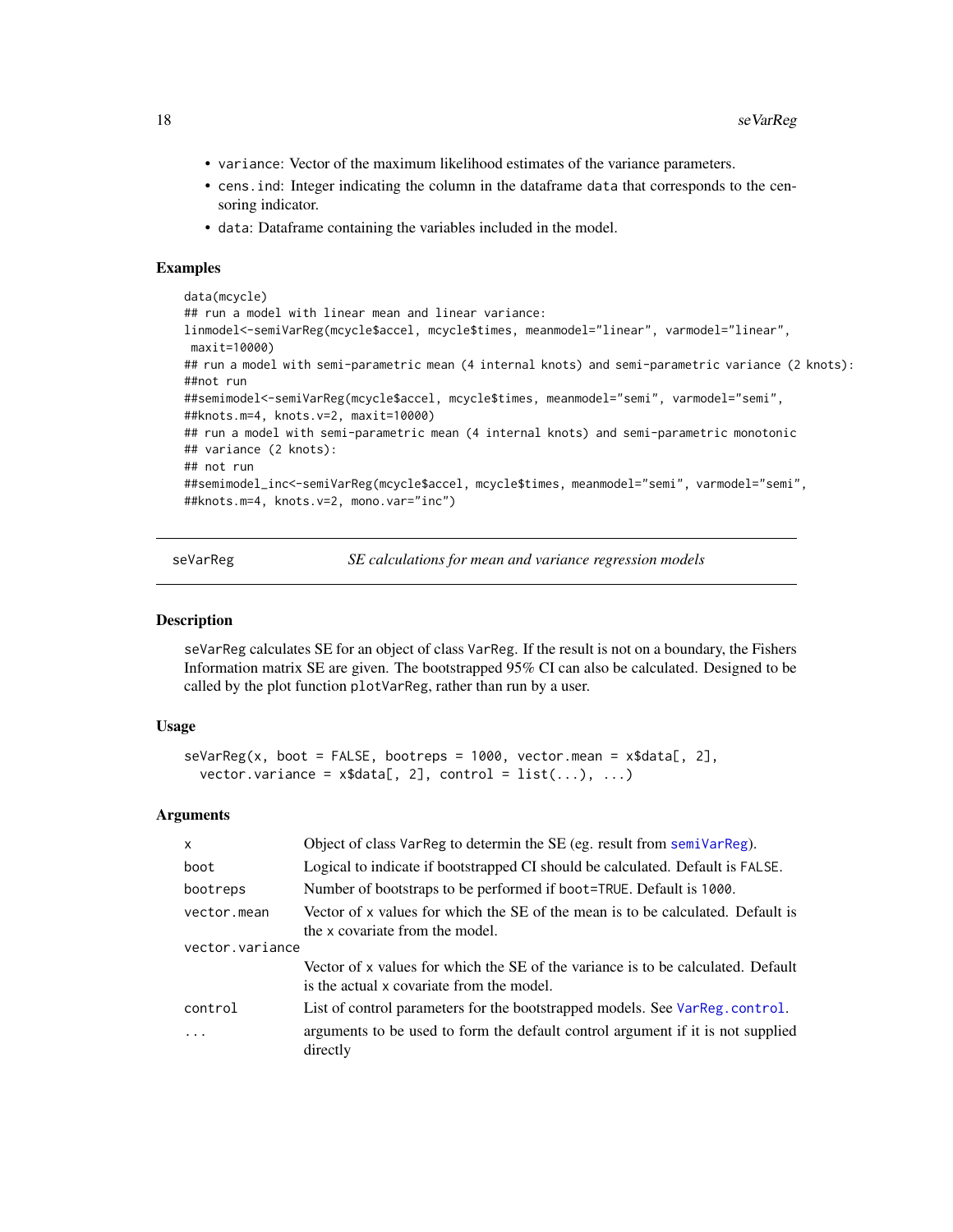# <span id="page-18-0"></span>VarReg 2008 and 2009 and 2009 and 2009 and 2009 and 2009 and 2009 and 2009 and 2009 and 2009 and 2009 and 2009 and 2009 and 2009 and 2009 and 2009 and 2009 and 2009 and 2009 and 2009 and 2009 and 2009 and 2009 and 2009 and

# Value

The result is a list of results. This includes:

- mean.est: dataframe of overall results from the mean model, including parameter estimates from the model, SEs from information matrix (if boundary=FALSE) and if specified, the SE from bootstrapping with the bootstrapped 95% CI.
- variance.est: dataframe of overall results from the variance model, including parameter estimates from the model, SEs from information matrix (if boundary=FALSE) and if specified, the SE from bootstrapping with the bootstrapped 95% CI.
- mean.im: dataframe of the expected information matrices for the mean (as appropriate)
- variance.im: dataframe of the expected information matrices for the variance (as appropriate)
- mean. outputs: dataframe with complete output for mean graphics. Includes the vector mean as input, and the mean vector (mean.mean) and the SE vector mean.se.im, and bootstrapping outputs as appropriate.
- variance.outputs: dataframe with complete output for variance graphics. Includes the vector.variance as input, and the mean vector (var.mean) and the SE vector var.se.im, and bootstrapping outputs as appropriate.

# See Also

[semiVarReg](#page-15-1), [VarReg.control](#page-19-1)

# Examples

```
data(mcycle)
##Fit model with range as a covariate in the mean and the variance model
semimodel<-semiVarReg(mcycle$accel, mcycle$times, meanmodel="semi", varmodel="linear",
knots.m=4, maxit=10000)
##Calculate SE
se1<-seVarReg(semimodel, boot=FALSE)
##not run: with bootstrapping
##se2<-seVarReg(semimodel, boot=TRUE, bootreps=10)
##not run: calculate mean and SE for a given sequence
##test.seq<-seq(min(mcycle$times), max(mcycle$times),
##by=((max(mcycle$times)-min(mcycle$times))/999))
##se2<-seVarReg(semimodel, boot=TRUE, bootreps=10, vector.mean=test.seq)
```
VarReg *VarReg: Semi-parametric mean and variance regression*

# Description

Methods for fitting semi-parametric mean and variance models, with normal or censored data. Also extended to allow a regression in the location, scale and shape parameters.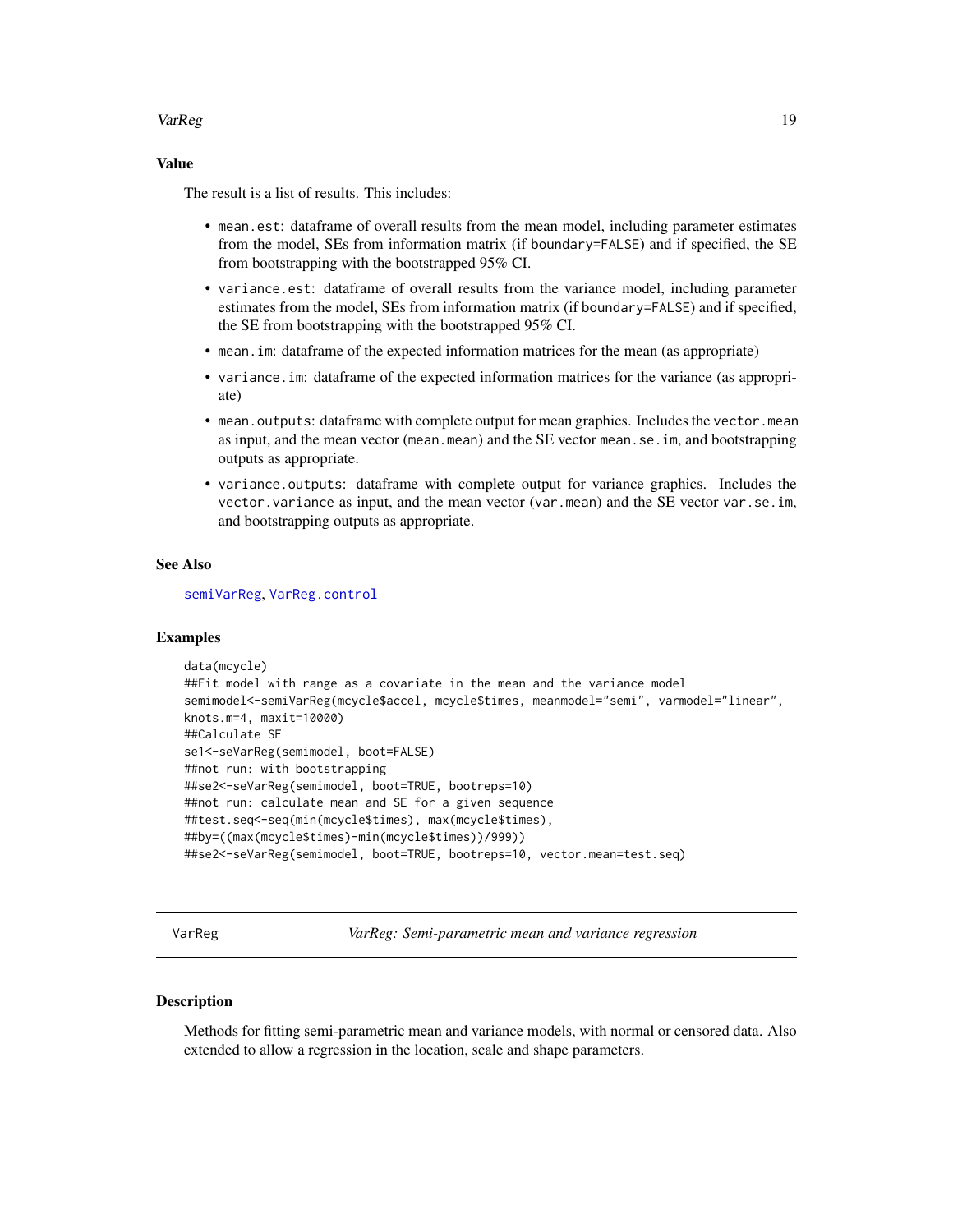# Details

This package provides functions to fit semi-parametric mean and variance regression models. These models are based upon EM-type algorithms, which can have more stable convergence properties than other algorithms for additive variance regression models.

The primary function to use for linear and semi-parametric mean and variance models is [semiVarReg](#page-15-1). This function also is able to fit models to censored outcome data. There is also a plot function for these models called [plotVarReg](#page-12-1). A search function has also been produced in order to assist users to find the optimal number of knots in the model ([searchVarReg](#page-13-1)).

The other functions that are of particular use are 1ssVarReg and its plot function plot1ssVarReg. This uses the skew-normal distribution and combines the EM algorithm with a coordinate-ascent type algorithm in order to fit a regression model in the location, scale and shape, therefore extending the semi-parametric models to non-normal data.

# Author(s)

Kristy Robledo <robledo.kristy@gmail.com>

<span id="page-19-1"></span>VarReg.control *Auxillary for controlling VarReg fitting*

# **Description**

Use VarReg.control to determine parameters for the fitting of [semiVarReg](#page-15-1). Typically only used internally within functions.

#### Usage

```
VarReg.control(bound.tol = 1e-05, epsilon = 1e-06, maxit = 1000)
```
# Arguments

| bound.tol | Positive tolerance for specifying the interior of the parameter space. This al-                                                                                                                                                           |
|-----------|-------------------------------------------------------------------------------------------------------------------------------------------------------------------------------------------------------------------------------------------|
|           | lows the algorithm to terminate early if an interior maximum is found. If set to                                                                                                                                                          |
|           | bound.tol=Inf, no early termination is attempted.                                                                                                                                                                                         |
| epsilon   | Positive convergence tolerance. If $\theta$ is a vector of estimates, convergence is<br>declared when $\sqrt{\left(\sum (\theta_{old} - \theta_{new})^2\right)/\sqrt{\sum (\theta_{old})^2}}$ . This should be smaller than<br>bound.tol. |
| maxit     | integer giving the maximum number of EM algorithm iterations for a given pa-<br>rameterisation.                                                                                                                                           |

# Details

This is used similarly to [glm.control](#page-0-0). If required, it may be internally passed to another function.

# Value

A list of the three components: bound.tol, epsilon and maxit.

<span id="page-19-0"></span>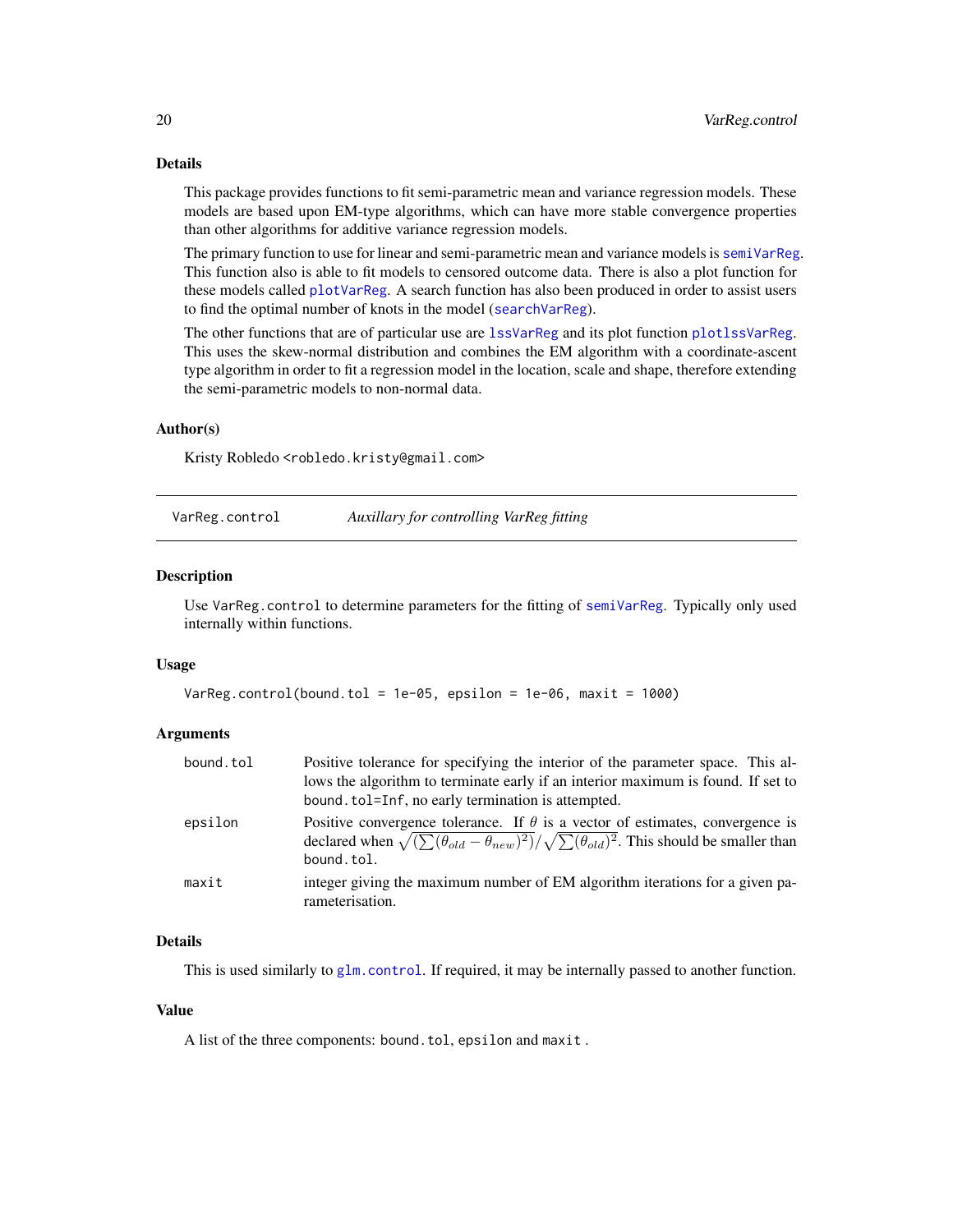# <span id="page-20-0"></span>Description

A dataset containing 100 observations of mean velocity of circumferential fibre shortening (vcf), made by long axis and short axis echocardiography.

# Usage

vcf

# Format

A data frame with 133 rows and 3 variables:

pid patient identifier

vcflong vcf measurement from long axis

vcfshort vcf measurement from short axis ...

# Source

Data from Bland JM, Altman DG. (1986) Statistical methods for assessing agreement between two methods of clinical measurement. Lancet i, 307-310. (Supplied by Paul D'Arbela)

# Examples

```
library(VarReg)
data(vcf)
attach(vcf)
plot(rowMeans(vcf[-1]),vcf$vcflong-vcf$vcfshort)
```